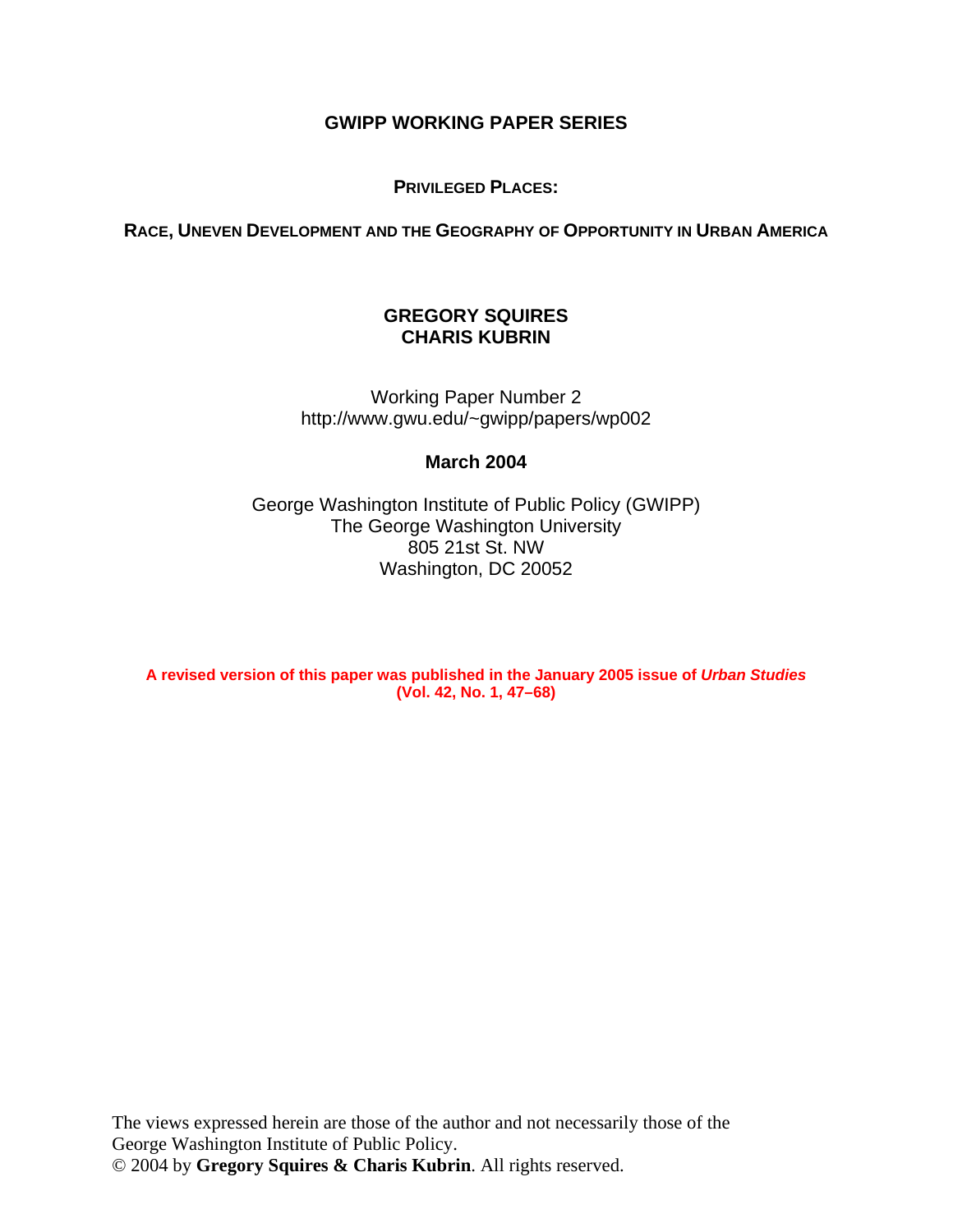#### **Abstract**

David Rusk, former Mayor of Albuquerque, New Mexico, has observed that "bad neighborhoods defeat good programs." This paper identifies the underlying causes of bad neighborhoods along with their costs to local residents and residents throughout the region. It is a critical essay that traces recent patterns of uneven metropolitan development, the social forces generating these patterns, their many costs, and potential remedies. It demonstrates how the interrelated processes of sprawl, concentration of poverty, and racial segregation shape the opportunity structure facing diverse segments of the nation's urban and metropolitan population. In so doing, it draws on recent scholarly literature from various disciplines, government data and documents, research institute reports, and the mass media. Topics addressed include income and wealth disparities, employment opportunities, housing patterns, access to health care, and exposure to crime. While recognizing the role of individual choice and human capital, the paper focuses on public policy decisions and related private sector activities in determining how place and race shape the opportunity structure of metropolitan areas. Finally, the paper explores various policy options to sever the linkages among place, race, and privilege in the nation's urban communities.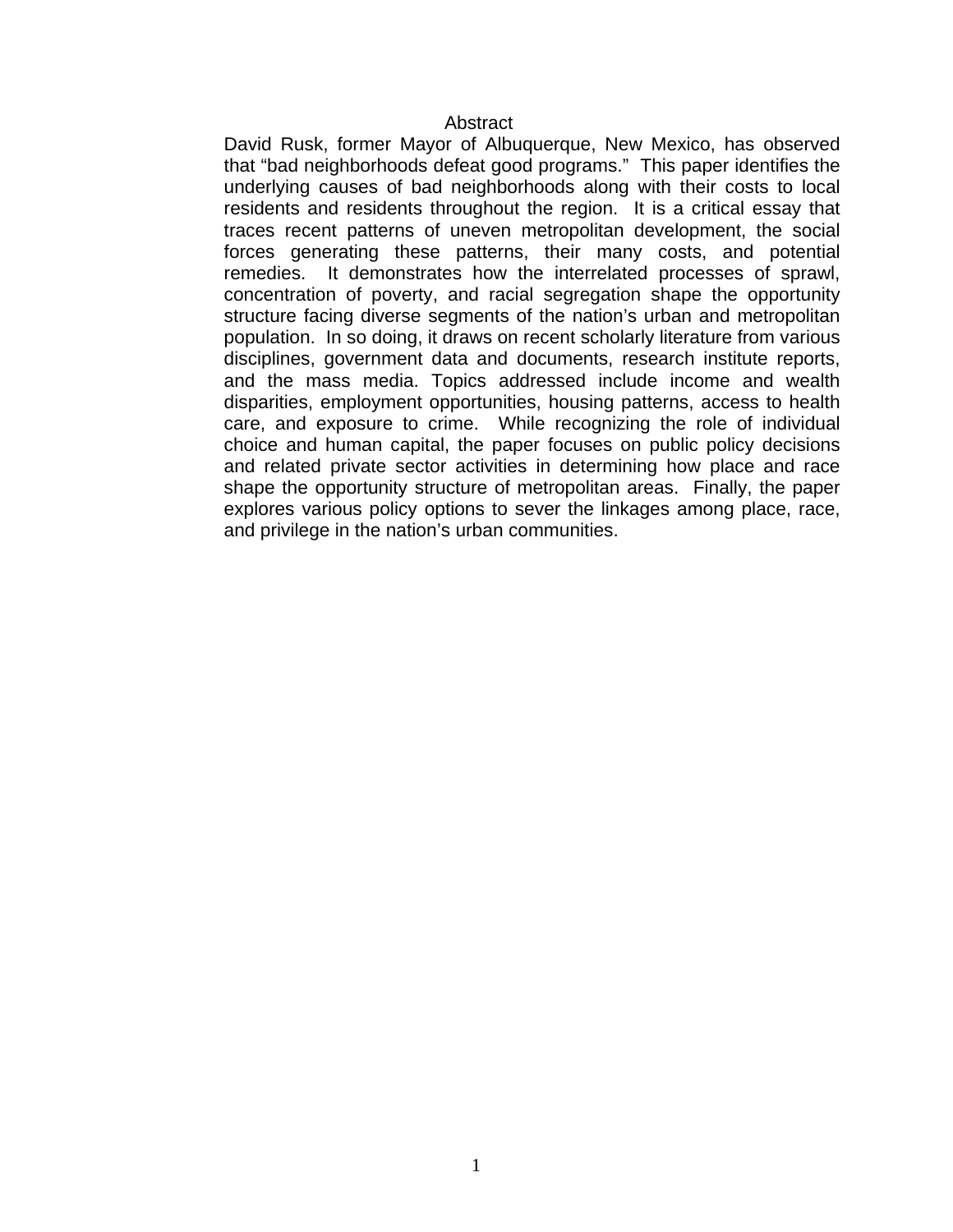#### **Privileged Places:**

## **Race, Uneven Development and the Geography of Opportunity in Urban America**

*The housing market and discrimination sort people into different neighborhoods, which in turn shape residents' lives – and deaths. Bluntly put, some neighborhoods are likely to kill you.* 

(Logan, 2003, p. 33)

 Real estate mantra tells us that three factors determine the market value of a home: location, location, and location. The same could be said about the "factors" that determine virtually any aspect of the good life and people's access to it in metropolitan America. Place matters. Neighborhood counts. Access to decent housing, safe neighborhoods, good schools, useful contacts and other benefits is largely influenced by the community in which one is born, raised and currently resides. Individual initiative, intelligence, experience and all the elements of human capital are obviously important. But understanding the opportunity structure in the United States today requires complementing what we know about individual characteristics with what we are learning about place. Privilege cannot be understood outside the context of place.

 A central feature of place that has confounded efforts to understand and, where appropriate, alter the opportunity structure of the nation's urban communities is the role of race. Racial composition of neighborhoods has long been at the center of public policy and private practice in the creation and destruction of communities and in determining access to the elements of the good life, however defined.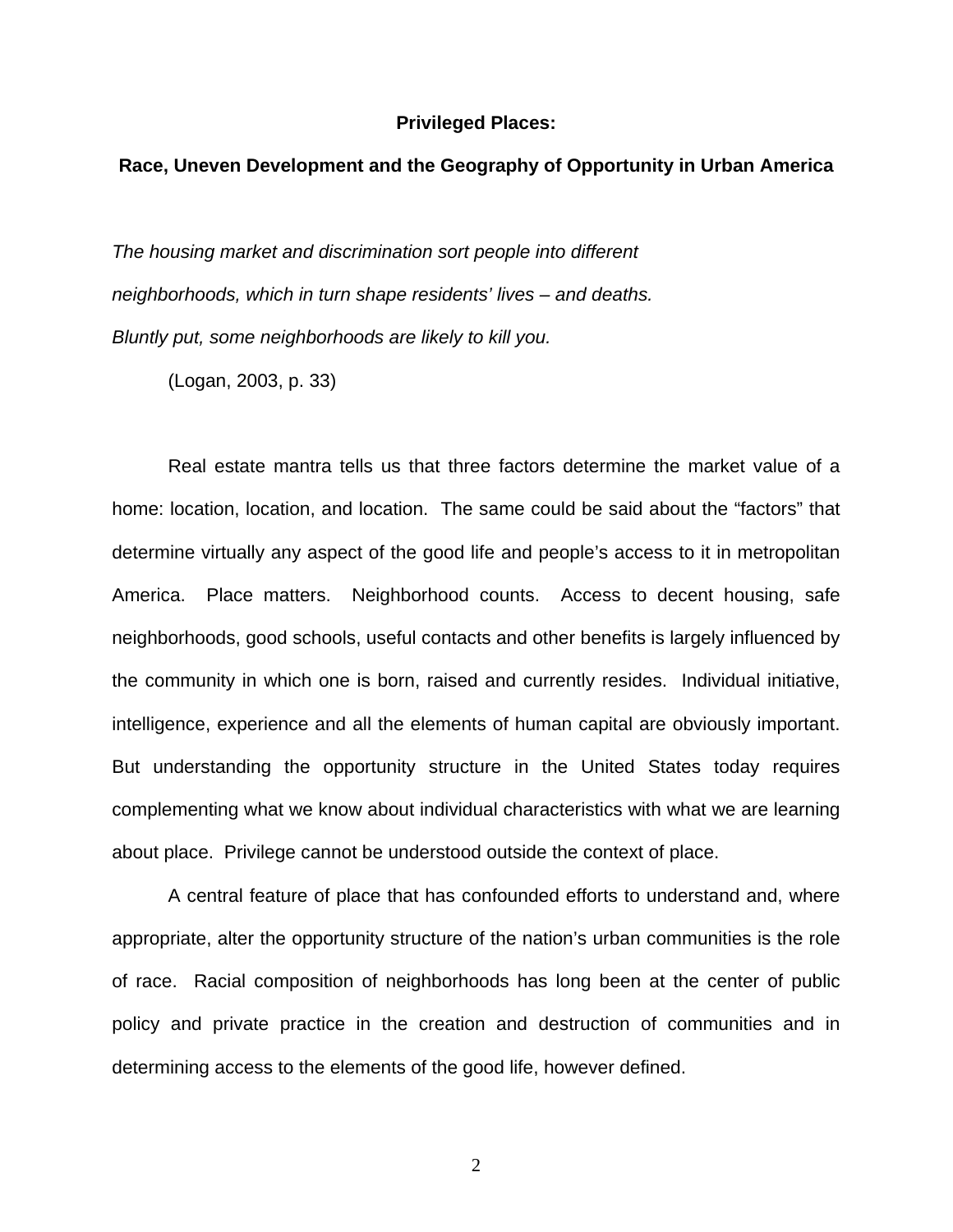Place and race have long been, and continue to be, defining characteristics of the opportunity structure of metropolitan areas. Disentangling the impact of these two forces is difficult, if not impossible. But where one lives and one's racial background are both social constructs which, on their own and in interaction with each other, significantly shape the privileges (or lack thereof) that people enjoy.

 The impacts of place and race are not inevitable. If place matters, policy counts as well. The uneven development of metropolitan America is a direct result of a range of policy decisions made by public officials and policy related actions taken in the private and non-profit sectors. Policy decisions could be made to alter that pattern of development.

 The following discussion traces recent patterns of uneven metropolitan development, the social forces generating these patterns, their many costs, and potential remedies. We examine some of the contours of current policy debates and suggest directions for altering the inequitable opportunity structure confronting many residents of urban America today.

#### **Place, Race, and Uneven Development**

*"Do the kids in the neighborhood play basketball or hockey?"*

Anonymous Insurance Agent (Luquetta, 2000)

 Dominant features of metropolitan development in the post World War II years are sprawl, concentrated poverty, and segregation (if not hypersegregation). Clearly, these are not separate, mutually exclusive patterns and processes. Rather they are three critical underpinnings of the uneven development of place and privilege.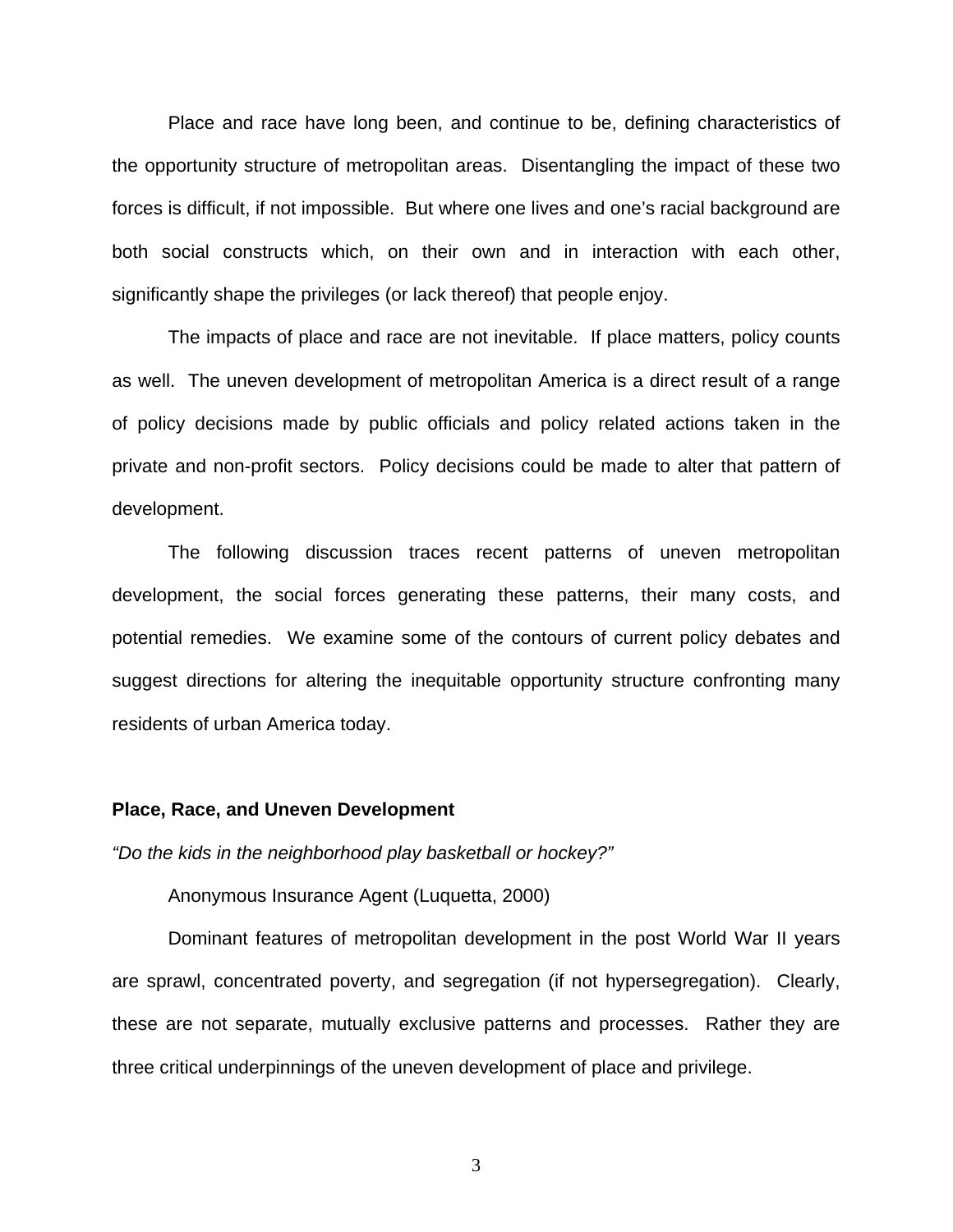Sprawl has crept into the vocabulary of metropolitan development in recent years, with different observers offering diverse perspectives on its causes and consequences (Galster et al., 2001). Yet most would concur with Anthony Downs' observation that "Suburban sprawl has been the dominant form of metropolitan-area growth in the United States for the past 50 years" (Downs, 1998, pg. 8). While there is no universal agreement on a definition of sprawl, there is at least a rough consensus that it is a pattern of development associated with outward expansion, low-density housing and commercial development, fragmentation of planning among multiple municipalities with large fiscal disparities among them, auto-dependent transportation, and segregated land use patterns (Downs, 1999; Orfield, 1997, 2002; Katz and Bradley, 1999; Squires, 2002).

A few numbers illustrate these spatial developments. Between 1950 and 1990 metropolitan areas grew from 208,000 square miles housing 84 million people to 585,000 square miles housing 193 million. So population increased by 128 percent while the land on which residents lived expanded by 181 percent. Population density declined from 407 to 330 persons per square mile. During these years the number of jurisdictions within metropolitan areas grew from 193 to 9,600 (Rusk, 1999, pp. 67, 68). And while recently some major cities have witnessed growth in their populations, between 1970 and 2000 the suburban share of the nation's metropolitan area population increased from 55.1 percent to 62.2 percent (U.S. Department of Housing and Urban Development, 2000, p. 63). This trend accelerated during the 1990s when the suburban population grew by 17.7 percent, compared to just 8.0 for central cities (U.S. Census Bureau, 2001).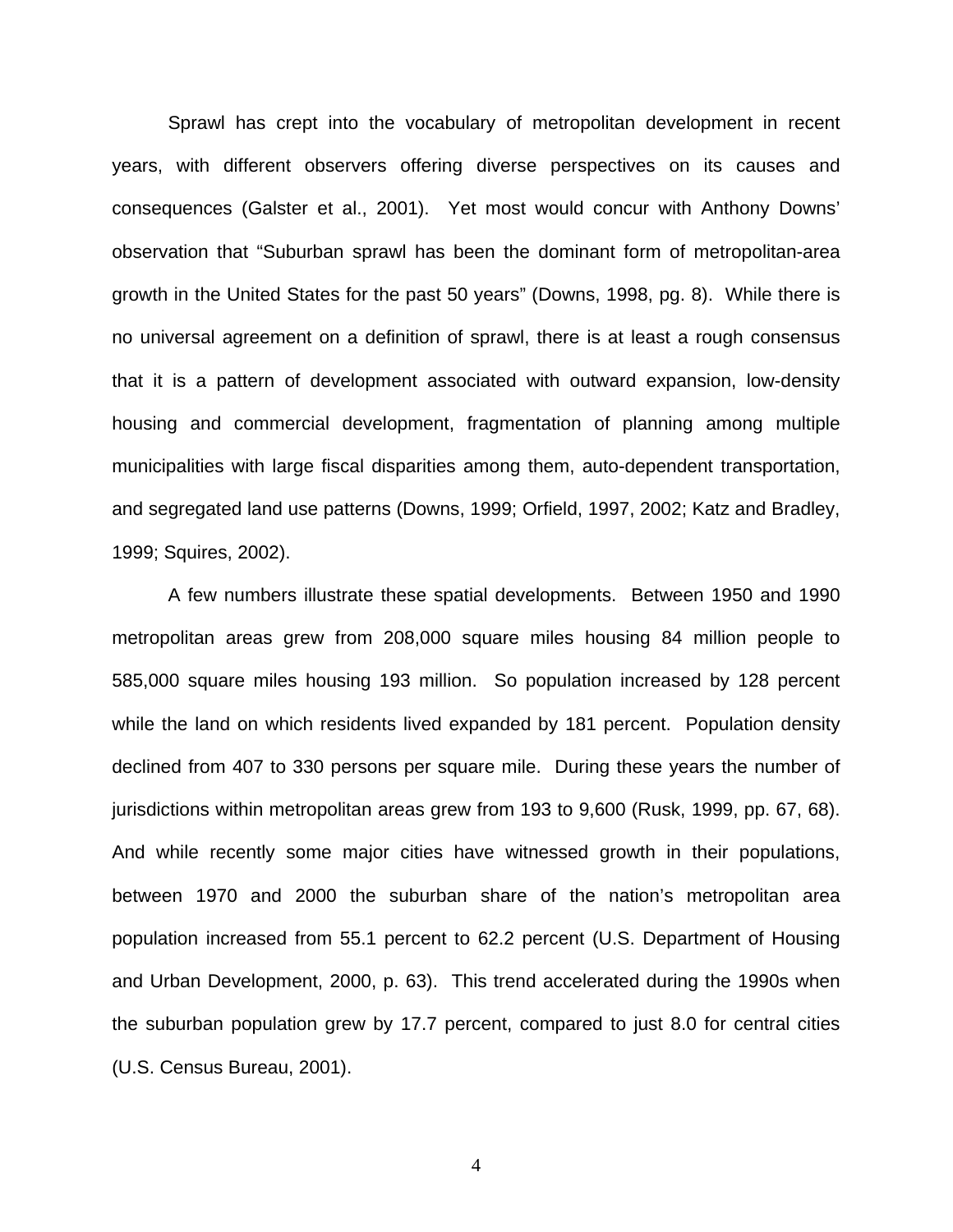But people are not moving randomly. In general, income levels have been consistently higher and poverty levels have been lower in the suburbs. In 1960, per capita income in cities was 105 percent of suburban per capita income. By 1990 this fell to 84 percent which is where it remained in 2000 (Cisneros, 1993, p. 25; Logan, 2002a, p. 4). Between 1970 and 1995 poverty increased in cities from below 13 percent to 20 percent, while rising just slightly in the suburbs from 7 to 9 percent (U.S. Department of Housing and Urban Development, 1997, p. 32). During the 1990s disparities between cities and suburbs remained virtually unchanged (Logan, 2002a, p. 4), and concentrated poverty has grown during these years as well. Between 1970 and 1990 the number of census tracts in which at least 40 percent of the population was poor increased from under 1,500 to more than 3,400 and the number of people living in those tracts grew from 4.1 million to more than 8 million. During the 1990s the number of such tracts dropped to 2,510 and their residents dropped below 8 million (Jargowsky, 1996, p. 30; 2003, pp. 4, 20). Despite the progress of the 1990s, the number of poverty tracts and the population of those neighborhoods were higher in 2000 than in either 1970 or 1980. Concentrated poverty persists as a defining characteristic of urban America.

 The non-randomness of sprawl is also reflected in the racial composition of city and suburban communities. Racial disparities between cities and suburbs and racial segregation in general persist as dominant features of metropolitan areas. Cities are disproportionately non-white with over 52 percent of blacks and 21 percent of whites residing in central city neighborhoods while suburbs are disproportionately white where 57 percent of whites but just 36 percent of blacks reside (McKinnon, 2000, p. 2).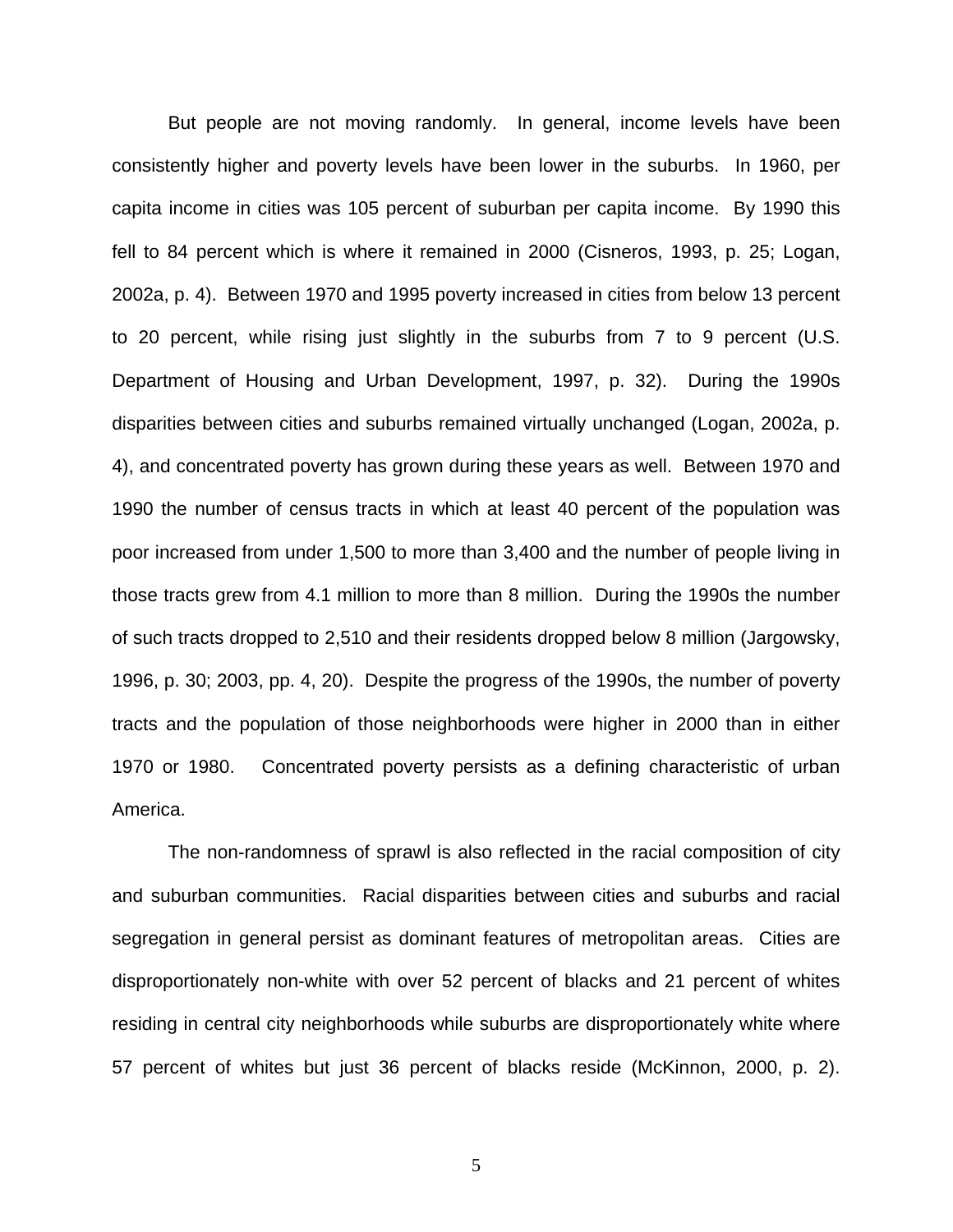Segregation, particularly between blacks and whites, persist at high levels while Hispanic/white segregation has increased in recent years (Iceland et al., 2002 a,b; Lewis Mumford Center, 2001). While blacks account for about 12 percent of the nation's total population and Hispanics account for about 13 percent, the typical white resident of metropolitan areas resides in a neighborhood that is 80 percent white, 7 percent black, 8 percent Hispanic, and 4 percent Asian. A typical black person lives in a neighborhood that is 33 percent white, 51 percent black, 11 percent Hispanic, and 3 percent Asian. And a typical Hispanic resident lives in a community that is 36 percent white, 11 percent black, 45 percent Hispanic, and 6 percent Asian (Lewis Mumford Center, 2001, pg. 3). Thus, while racial minorities tend to live in relatively diverse neighborhoods, whites remain highly isolated. Although city/suburban barriers have broken down somewhat in recent years and levels of black/white segregation have moderated slightly, racial segregation persists and, in conjunction with the concentration of poverty and growing economic inequality, results in growing isolation of poor minority households.

 If segregation is declining, albeit slightly, for blacks, it does not appear this has translated into their being able to move into better neighborhoods. The median census tract or neighborhood income for the typical black household in 1990 was \$27,808 compared to \$45,486 for whites, a gap of \$17,679. By 2000 that gap had increased to \$18,112. Perhaps more problematic, when looking at households with incomes above \$60,000, similar patterns were observed. For example, in 1990 the typical black household with an income above \$60,000 lived in a neighborhood where the median income was \$31,585 compared to \$46,760 for the typical white household in this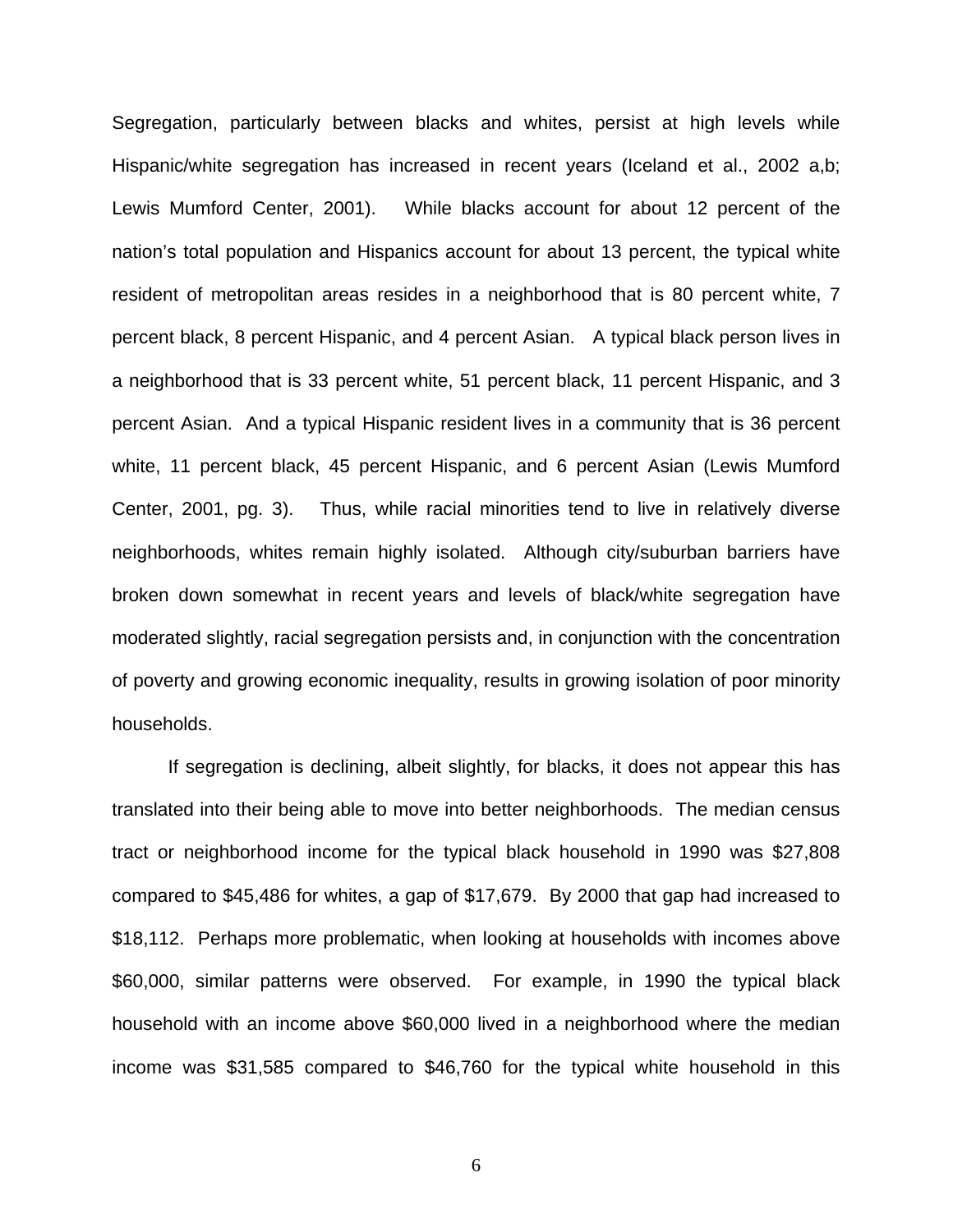income bracket, a gap of \$15,175. By 2000 these figures changed to \$35,306 for blacks and \$51,459 for whites for an even larger gap of \$16,152 (Logan, 2002b, Tables 2 & 3). The same pattern holds for Hispanics, not surprisingly, given that they have become even more segregated in recent years. Further confounding the intersection of place and race is the fact that in 2000 poor blacks and Hispanics were far more likely than poor whites to live in poor neighborhoods. Whereas over 18 percent of poor blacks and almost 14 percent of poor Hispanics lived in such areas, less than 6 percent of poor whites did (Jargowsky, 2002, p. 10).

These neighborhood effects, of course, are felt by individuals and their families. For at least the past 25 years, for example, median black and Hispanic family income has been approximately 60 percent that of white median family income (U.S. Bureau of the Census 1999, Table B-4). But wealth disparities are far greater. While blacks earn about 60 percent of what whites earn, their net wealth is approximately one-tenth that of whites. These substantial wealth disparities persist even between whites and nonwhites who have equivalent educational backgrounds, comparable jobs, and similar incomes (Oliver and Shapiro, 1995; Conley, 1999). A number of factors contribute to these disparities.

Inheritance is one major contributor. Whites are more than three times as likely as blacks to inherit money and among those who do, whites average \$76,000 compared to \$31,000 for blacks. And these differentials to not take into account disparities in the amount of money children receive from their parents while they are still alive (Shapiro, 2004, p. 67-71).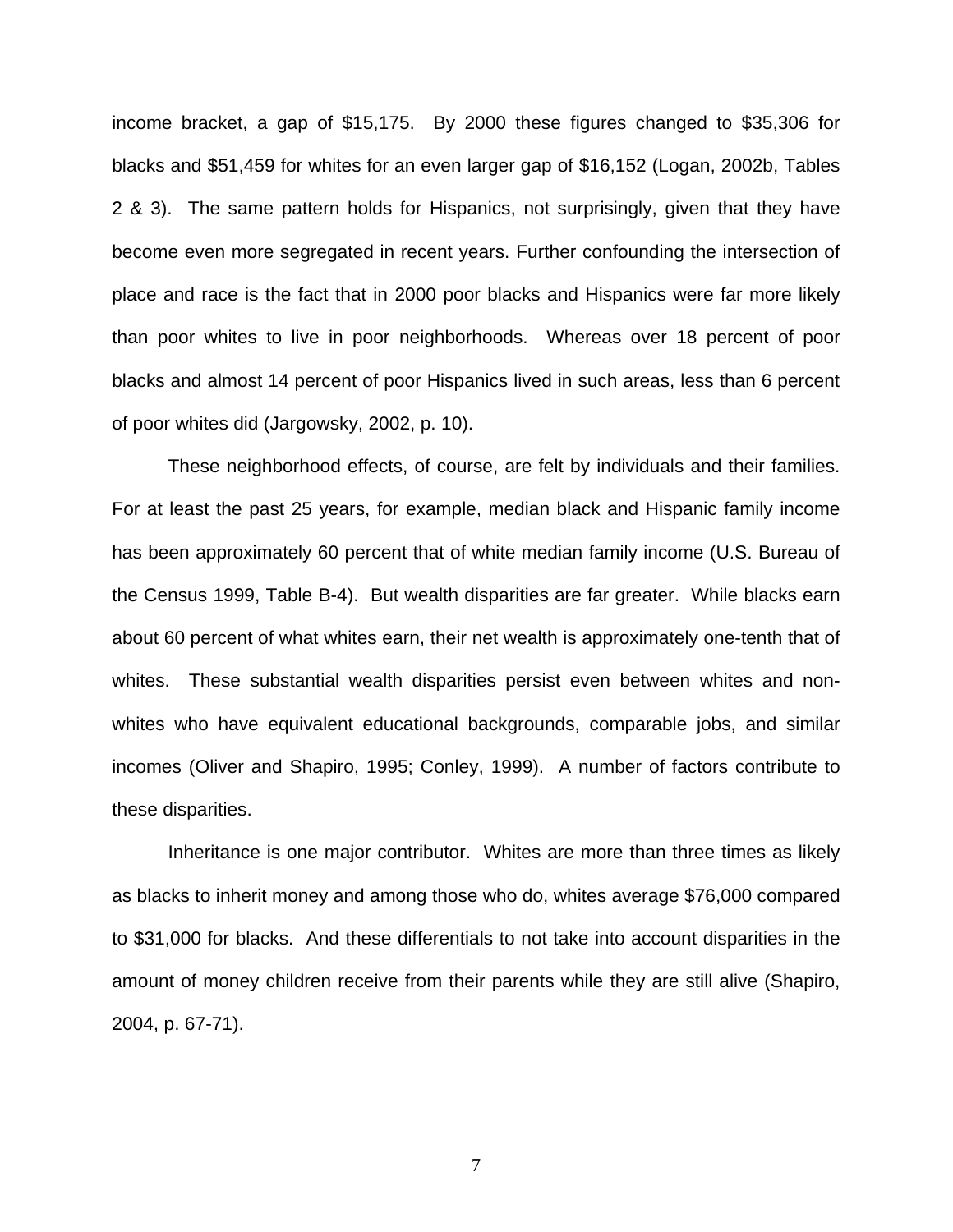These wealth disparities also reflect, at least in part, the fact that middle class black families are more likely to have poor and working class friends and relatives who look to them for financial support. And black middle class neighborhoods are far more likely than white middle class communities to be located in close proximity to poor neighborhoods which they frequently pass through while commuting to work, going to the grocery store, and engaging in most normal daily activities (Pattillo-McCoy, 1999). Proximity to problematic neighborhoods also affects the value of homes and, therefore, further contributes to these economic disparities.

Homeownership, in terms of the share of different groups that own their homes and the value of the homes they do own, is another significant contributor to racial wealth disparities. Whereas almost 70 percent of white families own their homes, approximately half of black families do so (Joint Center for Housing Studies, 2002a, p. 31). For blacks, home equity accounts for two-thirds of their assets compared to twofifths for whites (Oliver and Shapiro, 1995, p. 106). Biases in the nation's housing and home finance markets have cost the current generation of blacks about \$82 billion with the disparity in home equity averaging \$20,000 for those holding mortgages (Oliver and Shapiro, 1995, pp. 151, 171).

A large part of these gaps can be accounted for by racial discrimination and segregation in housing and financial service markets. A study of the 100 largest metropolitan areas found that black homeowners received 18 percent less value for their investments in their homes than white homeowners (Rusk, 2001). That is, for every dollar of income blacks owned \$2.16 worth of housing compared to \$2.64 for whites. For example, in Baltimore black homeowners had a mean household income of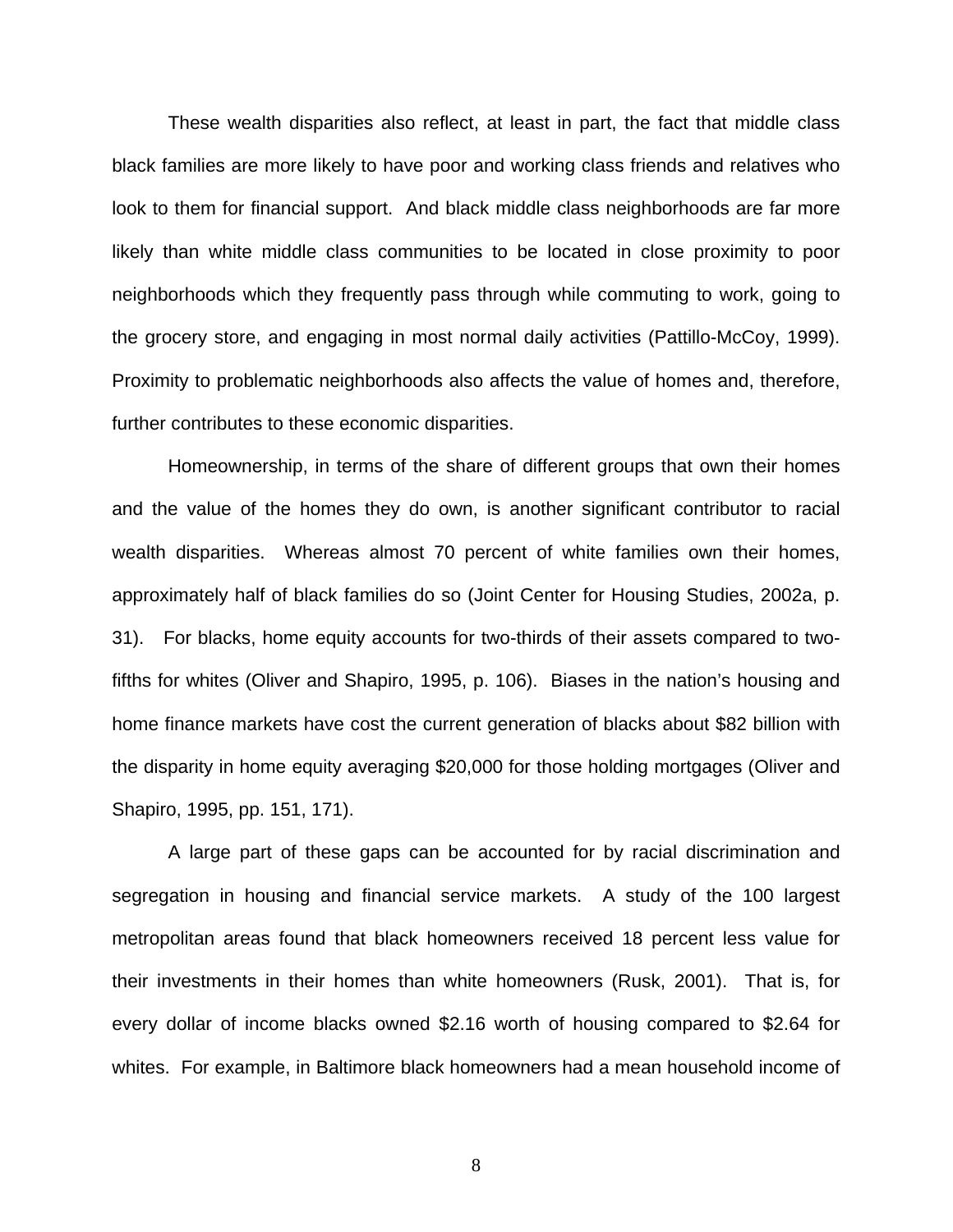\$41,466 and owned homes with a mean value of \$69,600. So for every dollar of income they owned \$1.68 worth of home. Whites had a mean income of \$55,429 and owned homes with a mean value of \$133,000. They owned \$2.40 worth of home for every dollar of income. In determining the causes of the variation in this "black tax" across the 100 communities, several factors were examined including the size of the metropolitan area, economic inequality across neighborhoods, minority population, rates of homeownership among each group, and two measures of racial segregation (dissimilarity and isolation indices). Rusk found that only the segregation measures were significant. The importance of place is also indicated by the success of efforts to relocate poor and minority households from low-income central city neighborhoods to middle income suburban communities. Evaluations of the Gautreaux program in Chicago and early returns from HUD's Moving to Opportunity (MTO) program have found evidence that students who relocate are doing better in school, their health status has improved, they are involved in fewer incidents with law enforcement authorities, and their personal and families' lives have improved in a number of additional ways (Rubinowitz and Rosenbaum, 2000; Goering et al., 2002; Goering and Feins, 2003).

 Segregation remains a central feature of metropolitan areas and discrimination remains prevalent. In its 2000 nationwide housing discrimination study the Urban Institute found that black homebuyers encountered discrimination in 22 percent of their searches for rental units and 17 percent of their efforts to purchase homes. For Hispanics the figures were 26 percent and 20 percent. Though this represented a substantial drop from the Urban Institute's previous study in 1988, it reveals continuing high levels of racial discrimination in the housing market (Turner et al., 2002, pp. iii-v).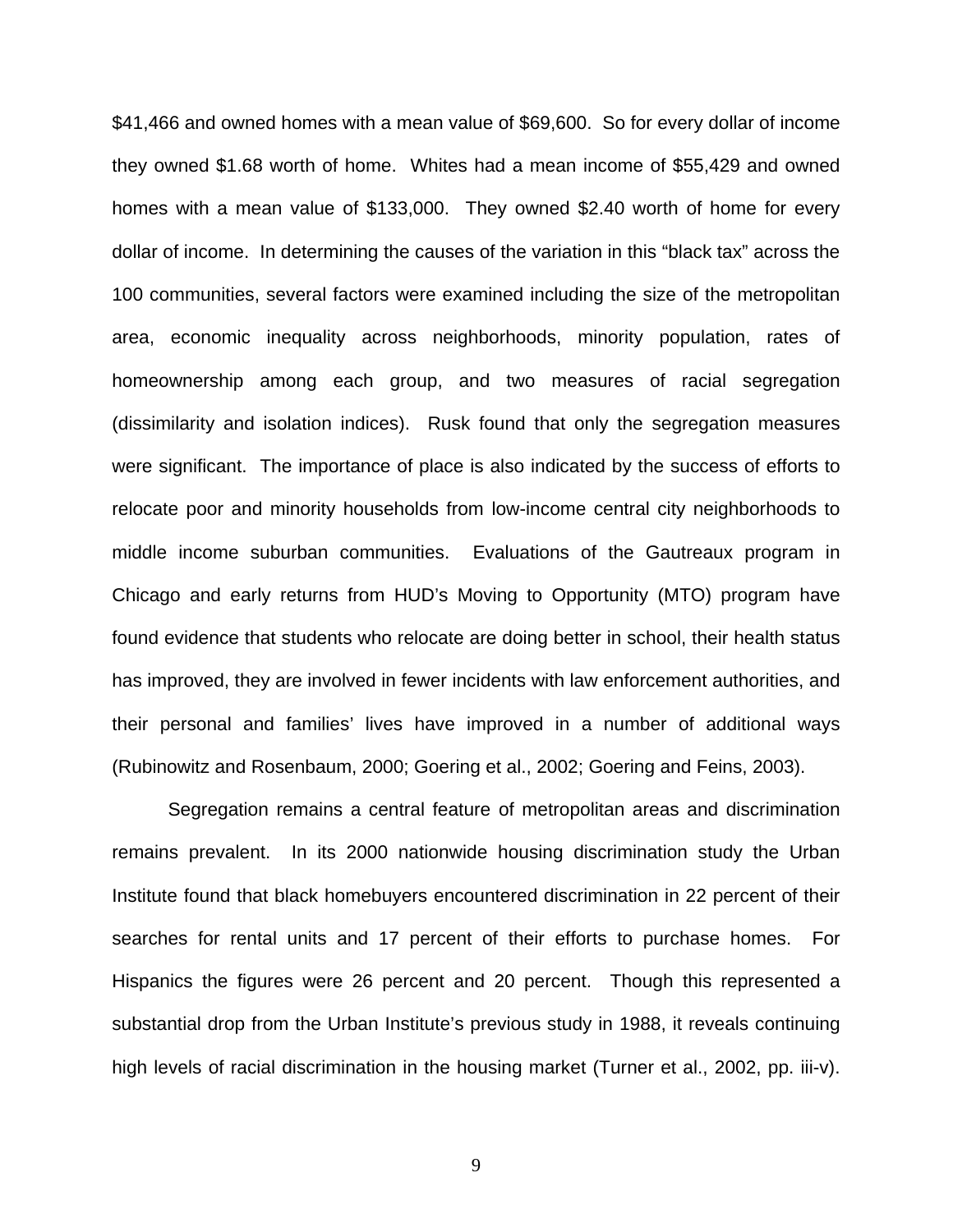And these figures represent a very conservative estimate of the number of instances of discrimination that occur. The Urban Institute study focused on initial visits of homeseekers with managers of rental units and real estate agents. Follow-up visits and phone calls were not included. So, for example, the study did not capture what occurred when homeseekers followed up initial visits with subsequent requests for assistance or to make offers on a home. The study also did not examine discrimination in mortgage lending, property insurance, appraisals, and other aspects of the home rental and buying process. As the National Fair Housing Alliance noted, if a typical apartment search involves a visit to at least four or five units and racial minorities are encountering discrimination in one out of every four or five visits to a rental agent, it may be the case that black and Hispanic renters encounter discrimination virtually every time they move (National Fair Housing Alliance, 2003, p. 1).

 At the same time, there is mounting evidence that many inner ring suburbs are experiencing urban ills previously associated primarily with inner city neighborhoods (Orfield, 1997, 2002; Rusk, 1999). So the growing presence of racial minorities in the suburbs in recent years makes the 1990s, as the title of one Brookings Institution report states, "A Decade of Mixed Blessings" (Berube and Frey, 2002). Ethnic diversity may be growing in metropolitan areas, but neighborhood integration lags behind (Lewis Mumford Center, 2001).

## *The Costs of Spatial and Racial Inequality*

 These patterns are not just statistical or demographic curiosities. These spatial and racial inequalities are directly associated with access to virtually all products and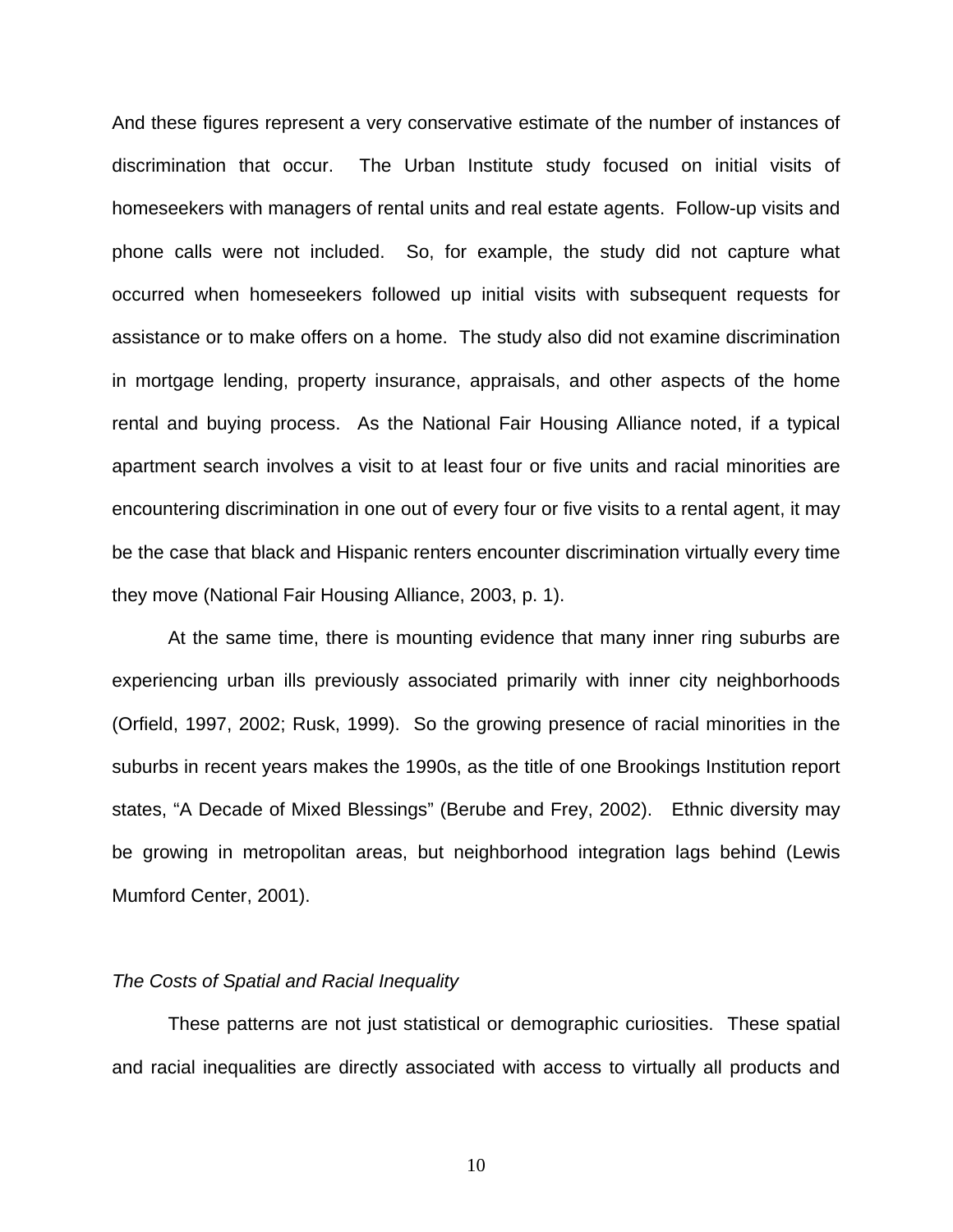services associated with the good life. Sprawl, concentrated poverty, and racial segregation tend to concentrate a host of problems and privileges in different neighborhoods and among different racial groups (Massey and Denton, 1993; Massey, 2001; Frazier, Margai, and Tettey-Fio, 2003; Sampson, Morenoff, and Gannon-Rowley, 2002). These "concentration effects" shape opportunities and lifestyles throughout the life-cycle and across generations.

Health disparities may constitute the most concrete disadvantages associated with the spatial and racial divide in urban areas and they manifest themselves quite early in life. The black infant mortality rate in 1995 was 14.3 per 1,000 live births compared to 6.3 for whites and Hispanics and 5.3 for Asians. More troubling is the fact that the ratio of black to white infant mortality increased from 1.6 to 2.4 between 1950 and the 1990s (Kington and Nickens, 2001, pp. 264-265). Access to clean air and water, exposure to lead paint, stress, obesity, smoking habits, diet, social isolation, proximity to hospitals and other medical treatment facilities, and availability of health insurance all vary by neighborhood and all contribute to long established disparities in health and wellness (Kington and Nickens, 2001; Dreier et al. 2001, pp. 66-82; Bullard, 1996; Klinenberg, 2002). Recent research has documented that the environment can affect the fundamental development of the brain which leads to variations in the development of a range of intellectual, emotional, and social abilities. An ongoing controversial debate is the role of IQ, widely assumed to be inherited, in determining individual achievement (Herrnstein and Murray, 1994). But as the National Academy of Sciences reported in its book From Neurons to Neighborhoods the causal arrow points in both directions (Shonkoff and Phillips, 2000). Intelligence no doubt influences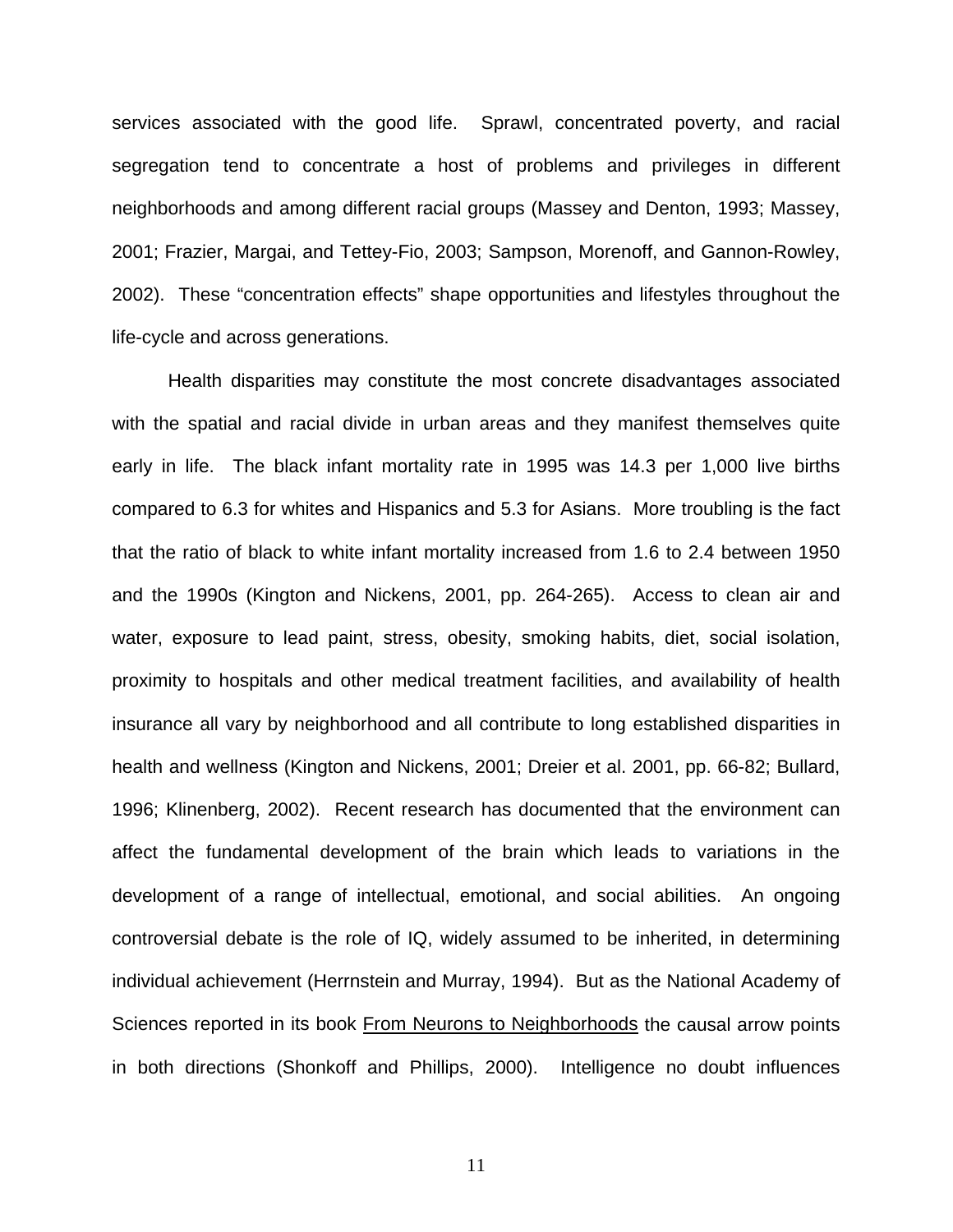achievement, but environment clearly influences development of the basic tool that drives intelligence, the human brain. To illustrate the impact of place, in the Washington D.C. area the affluent and predominantly white suburb of Bethesda, Maryland has one pediatrician for every 400 children while the poor and predominantly black neighborhoods in the District's southeast side have one pediatrician for every 3,700 children. And while the hospital admission rate for asthma in the state of New York is 1.8 per 1000, it is three times higher in the Mott Haven area of the South Bronx (Dreier et al., 2001, pp. 68, 70).

 Education has long been regarded as the principal vehicle for ameliorating such problems. If education is to be "the great equalizer of the conditions of men – the balance wheel of the social machinery" as the Massachusetts educator Horace Mann anticipated over 150 years ago, that day has yet to arrive (Bowles and Gintis, 1976, p. 23). Reliance on property taxes to fund public education nurtures ongoing inequality in the nation's schools that is explicitly tied to place. Though some communities have introduced equalization formulas, wealthier communities still provide substantially greater financial support for public schools, with a lesser tax effort, than poorer ones. Given the demographics of metropolitan areas, spatial inequalities are readily translated into racial disparities (Anyon, 1997). After two decades of progress in desegregating the nation's schools, since 1986 black and Latino students have become more racially segregated from whites. For example, in 2000 40 percent of black students attended schools that were 90 to 100 percent black compared to 32 percent of black students who attended such schools in 1988 (Orfield and Eaton, 2003). The percentage of white students in the schools of the typical black student declined from more than 36 to less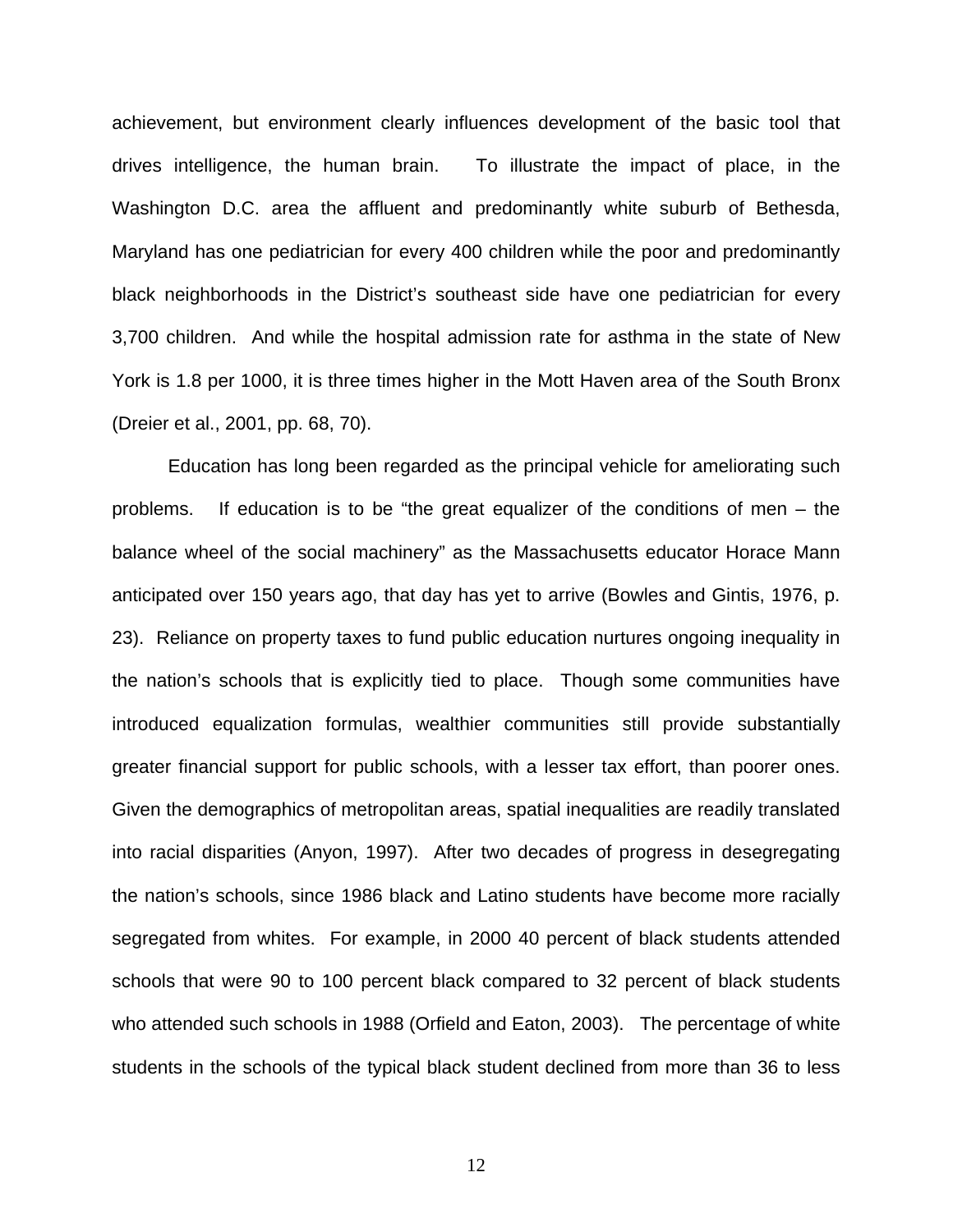than 31 during these years. And the share of Latino students attending schools that were 90 to 100 percent minority grew from 23 percent during the late 1960s to 37 percent in 2000 (Frankenberg et al., 2003, pp. 30, 33). Taken together, these disparities result in fewer educational resources, less qualified teachers and higher teacher turnover, and ultimately lower educational achievement in low-income and minority communities (Frankenberg et al., 2003, p. 67).

 If there is one single factor that is most critical for determining access to the good life, it might be employment. This is particularly true in the U.S. where individuals and households are far more dependent on their jobs to secure basic goods and services than is the case with virtually all other industrialized nations that provide far more extensive social welfare states (e.g. national health insurance, child care, family leave) (Wilson, 1996, pp. 149-182). The importance of place and race have long been recognized by spatial mismatch theorists (Kain, 1968, 1992, 2004) who posit that lowerincome residents of poorer communities generally reside in or near central cities while job growth has been greater in outlying suburban communities. Those most in need of employment, therefore, find it more difficult not only to learn about available jobs but more expensive to get to those jobs when they find one. This is particularly true for welfare recipients who, in recent years, have come under increasing pressure to secure employment (Allard and Danziger, 2002). Once again this dynamic is not racially neutral. As of 2000 no racial group was more physically isolated from jobs than blacks, and those metropolitan areas with higher levels of black-white housing segregation were those that exhibited higher levels of spatial mismatch between the residential location of blacks and the location of jobs (Raphael and Stoll, 2002). Racial minorities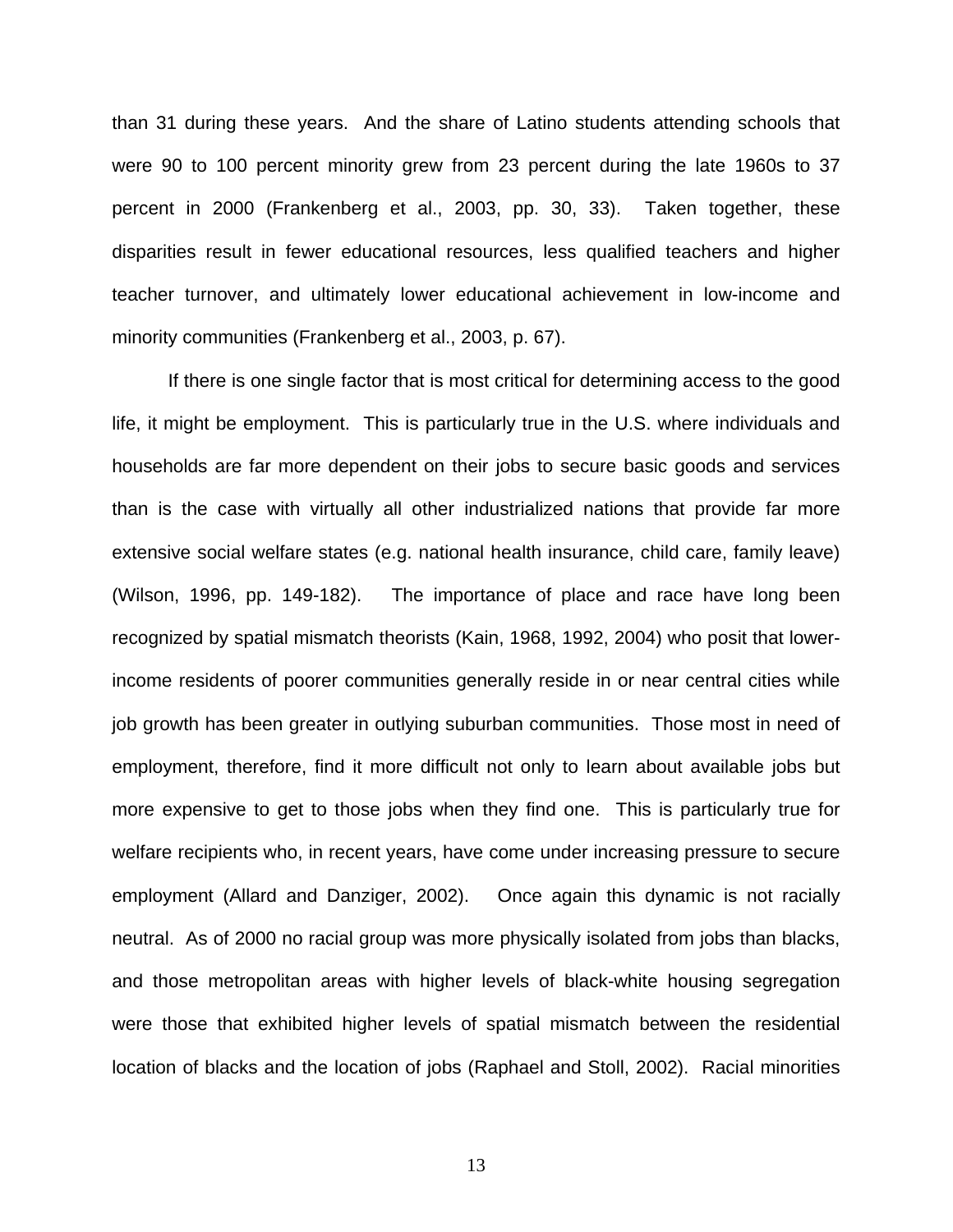tend to search for jobs in slower growing areas while whites tend to search in faster growing communities. And the differences in the quality of these job searches is accounted for primarily by residential racial segregation even after taking into consideration racial differences in social networks and search methods (Stoll and Raphael, 2000). Compounding these troubles are the "mental maps" many employers draw in which they attribute various job-related characteristics (e.g. skills, experience, attitudes) to residents of certain neighborhoods. A job applicant's address often has an independent effect, beyond his or her actual human capital, that makes it more difficult, particularly for racial minorities from urban areas, to secure employment (Tilly et al., 2001; Wilson, 1996). Moreover, recent research has found that it is easier for a white person with a felony conviction to get a job than a black person with no felony convictions even among applicants with otherwise comparable credentials or where blacks had slightly better employment histories (Pager, 2003). Such divergent employment experiences, of course, contribute directly to the income and wealth disparities described earlier.

Another critical quality of life factor is crime, and associated with that is the fear of crime. If most indices of serious crime have gone down in recent years, crime remains concentrated in central cities and selected inner ring suburbs. For example in 2000, the estimated violent crime personal victimization rate per 1,000 population in urban areas was 35.1 compared with only 25.8 in suburban areas (U.S. Department of Justice, 2001). And in 2002, for every 1,000 people, seven urban, four suburban, and three rural residents were victims of an aggravated assault, with urban residents being robbed at about four times the rate of rural residents. Race enters the picture as well.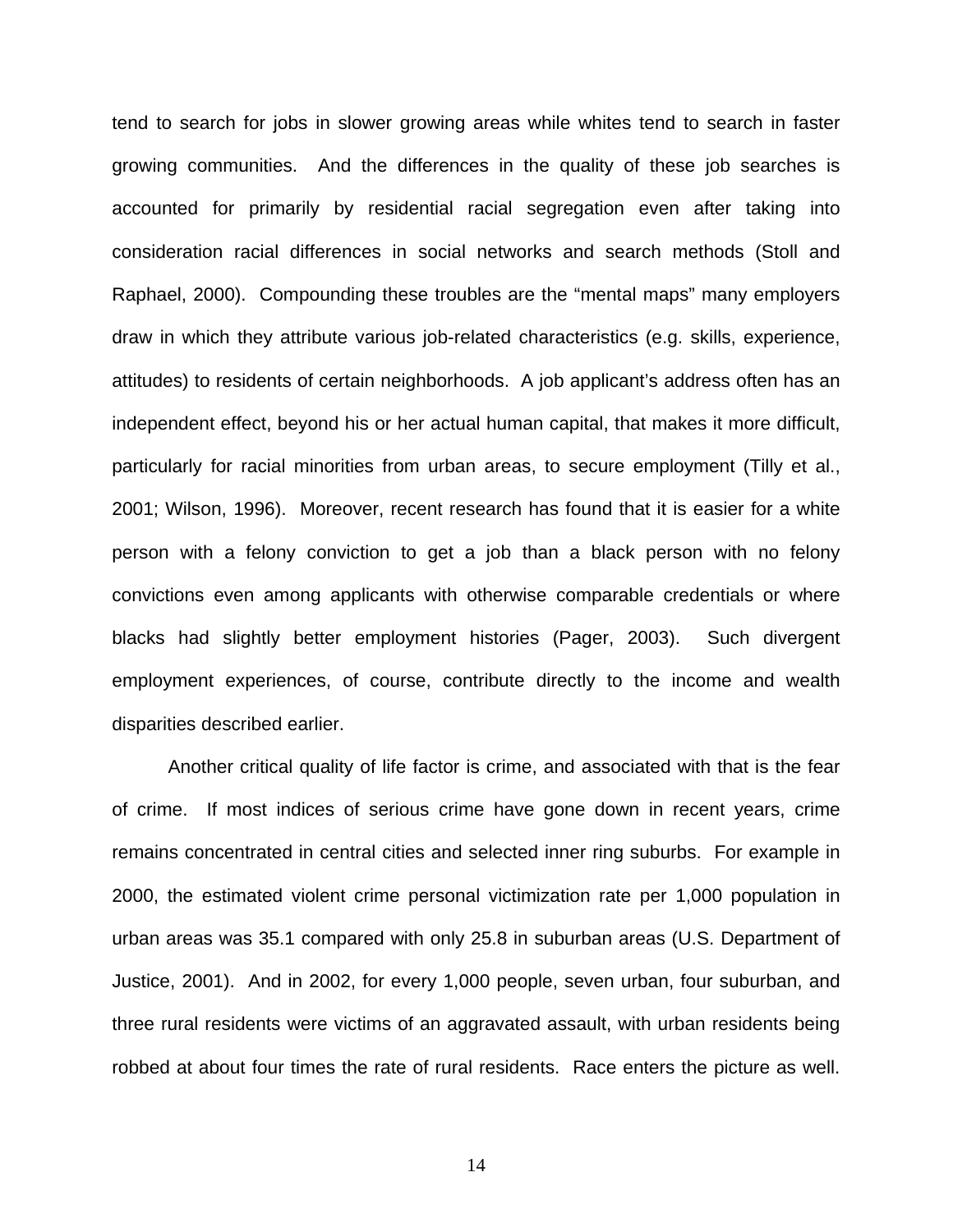Surveys of twelve cities in 1998 found that black residents in urban areas experienced a higher rate of violent crime than urban whites in a majority of the cities (U.S. Department of Justice, 1999).

Tense police-community relations further exacerbate crime problems for racial minorities. Ironically, the communities most in need of police protection—disadvantaged black communities—are also those in which many residents view the police with the most ambivalence. This stems, in part, from a recognition that color counts as a mark of suspicion used as a predicate for action—stopping, questioning, patting down, arresting, and so forth. Such practices cause residents who might otherwise be of assistance to police to avoid them, decline to cooperate with police investigations, assume bad faith or dishonesty on the part of police officers, and teach others that such reactions are necessary (Anderson, 1999; Kennedy, 1997, Kubrin and Weitzer, 2003). In an age where race is used for purposes of calculating suspiciousness (what some refer to as racial profiling), it is no surprise that residents of poor black communities distrust the police. Research on police behavior supports residents' perceptions. Unwarranted police stops, verbal and physical abuse, and racial bias toward residents of disadvantaged communities continue to strain minority residents' relations with the police (Weitzer, 1999).

Crime, of course, reflects and reinforces several quality of life factors including homeownership rates, job opportunities, access to retail and commercial businesses, family life and many others. For example, Alba, Logan, and Bellair (1994, p. 412) find that owning a home enables residents to live in safer communities. According to their study, homeowners reside in communities where violent crime rates are nearly 250 (per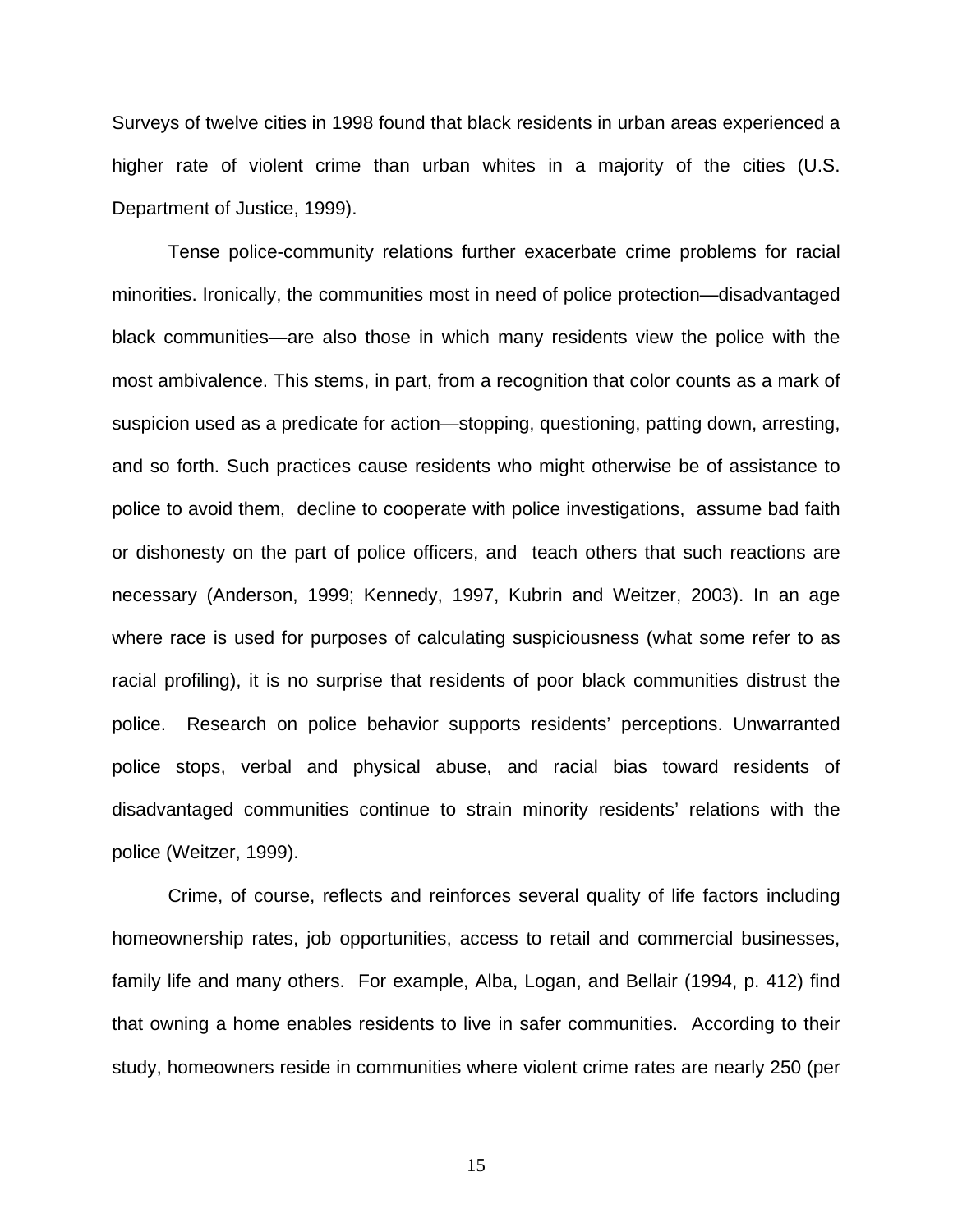100,000) units lower than in communities where comparable renters reside. In other words, the concentration of crime does not simply reflect the concentration of individuals prone to criminal activity, but various neighborhood characteristics as well (Sampson et al., 2000). Once again, racial segregation is a critical culprit. Segregation tends to concentrate poverty and a range of social problems long associated with older urban communities, including acts of crime (Massey, 1995; Peterson and Krivo, 1993).

Access to financial services, and the cost of those services, also varies by neighborhood. In recent years a two-tiered financial services marketplace has emerged with conventional lenders (commercial banks, savings institutions) concentrated in outlying urban and suburban areas and so-called fringe bankers (e.g. check cashers, payday lenders, pawn shops) in central city neighborhoods (Caskey, 1994, 2002). In addition, subprime and predatory lending has grown dramatically in older urban and minority communities increasing the cost of housing for area residents while conventional prime loans remain the norm in the balance of most metropolitan areas. A particularly severe family and community cost has been a dramatic increase in foreclosure rates that cost many poor and working families their life savings (Renuart, 2002; Squires, 2003; Immergluck and Smith, 2004). To illustrate, between 1975 and 1995 the number of banking offices in low- and moderate-income areas declined by 21 percent while increasing by 29 percent overall (Avery et al., 1997, p. 55). That withdrawal created opportunities for fringe institutions to become major players in those markets. Check cashing businesses increased from 2,151 to 5,500 between 1986 and 1997 (Leonhardt, 1997, pp. 84-86). A case study of Milwaukee, Wisconsin found that in 1996 there were two banks for each check cashing business in the city's economically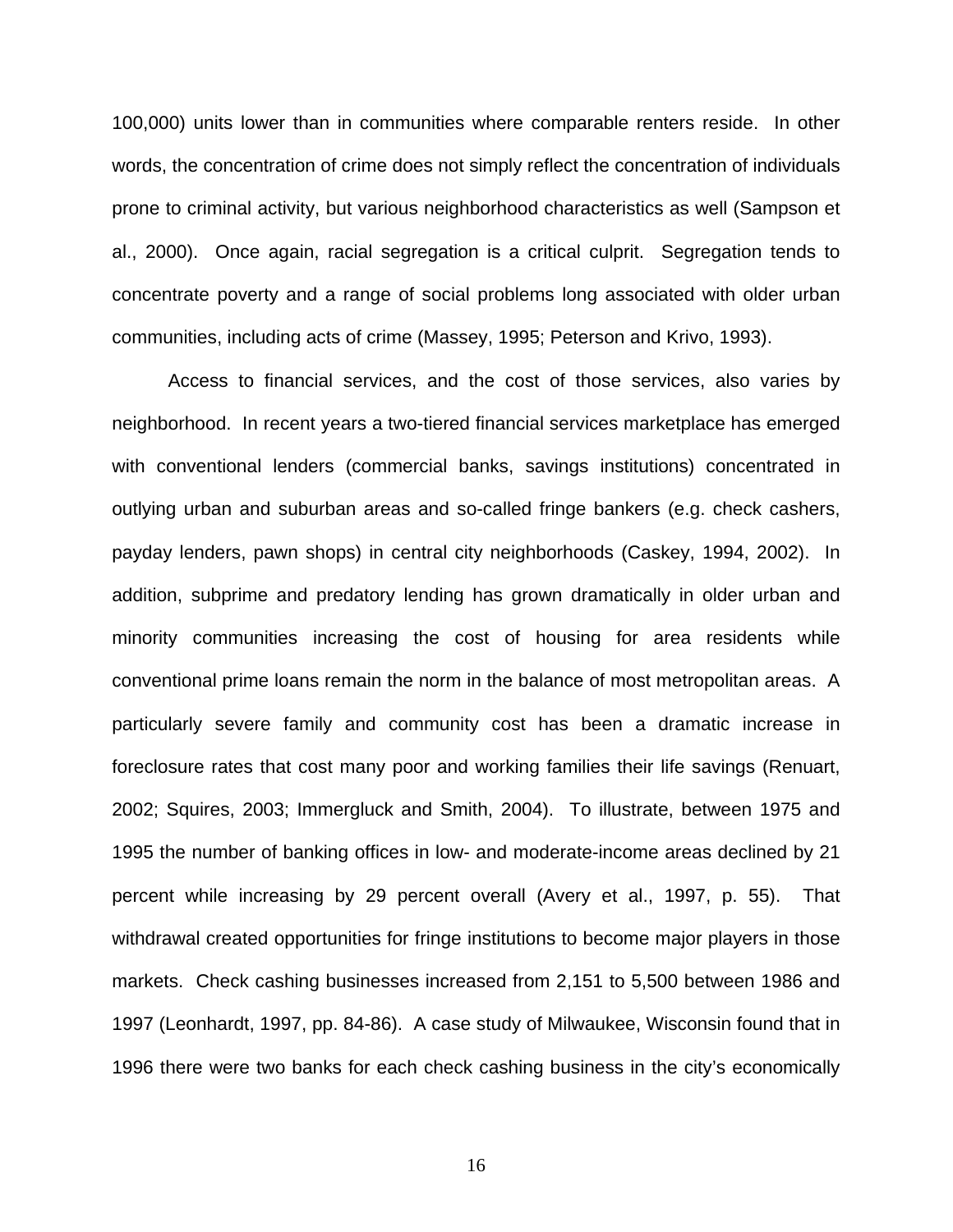distressed neighborhoods (as determined by the Milwaukee Comptroller) compared to 10 banks for each check casher elsewhere. In predominantly African American neighborhoods there was one bank for each check cashing business compared to 15 in predominantly white areas. For Hispanic neighborhoods there were two banks for each check casher compared to eight banks in non-Hispanic communities. Equally problematic, there was just over one bank per 10,000 households in African American areas compared to six in Hispanic neighborhoods and almost eight banks per 10,000 households in white areas (Squires and O'Connor, 1998, pp. 131-132).

Areas served by fringe bankers pay for that "service." One study of banking customers in New York City found that a check cashing customer with an annual income of \$17,000 would pay almost \$250 a year for services that would cost just \$60 at a bank (Moskowitz, 1995, p. 9). The Federal Reserve Bank of Kansas City reported that a family with a \$24,000 annual income would spend \$400 for services at a check casher that would cost \$110 at a bank (Lunt, 1993, p. 52).

Perhaps most problematic is the impact of uneven development on children, and how the proverbial vicious cycle recreates itself over time. In addition to the impact of unequal educational opportunity noted above, the neighborhood effects literature has demonstrated links between neighborhood characteristics (like poverty and inequality) and teenage pregnancy, high school dropout rates, and delinquent behavior (Fischer, 2003, p. 690). Patterns of privilege emerge early in life, persist throughout the life-cycle, and recreate themselves in subsequent generations.

 More provocative is the evidence that all parts of metropolitan areas are adversely affected by sprawl, concentrated poverty, segregation, and uneven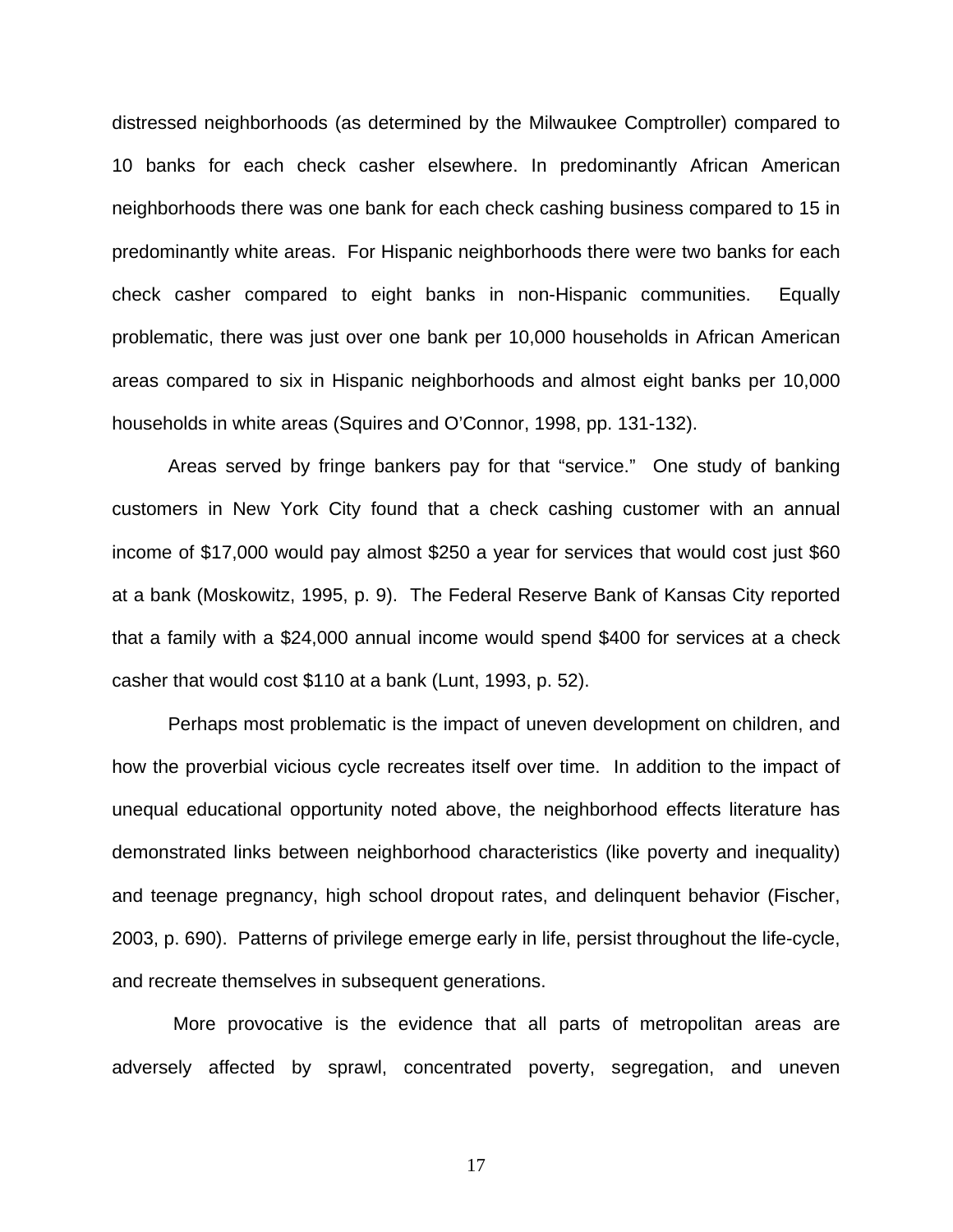development generally. Central city per capita income is correlated with suburban income. Consequently, as cities do well so do their suburbs. Conversely, where city income declines, so does suburban income. And regional economies with relatively large city/suburban income disparities grow more slowly than those communities with lower levels of inequality (Dreier et al., 2001, p. 36). Once again, race enters in. According to the National Research Council high levels of racial segregation lead to a 3 percent to 6 percent decline in metropolitan level productivity while increasing costs of policing a disadvantaged group that believes it has been unfairly denied opportunities (Bollens, 2002, p. 634).

Place and race do matter. In many cities, racial differences in poverty levels, employment opportunities, wages, education, housing, health care, among other things, are so strong that the worst urban contexts in which whites reside are considerably better than the average context of black communities (Sampson, 1987, p. 354). Sampson and Wilson (1995, p. 42) assert that in not one city over 100,000 in the United States do blacks live in ecological equality with whites when it comes to the basic features of economic and family organization. A depressing feature of these developments is that many of these differences reflect policy decisions which, if not designed expressly to create disparate outcomes, have contributed to them nevertheless. The upside is that if policy contributed to these problems, it likely can help ameliorate them as well.

#### *Policy Matters*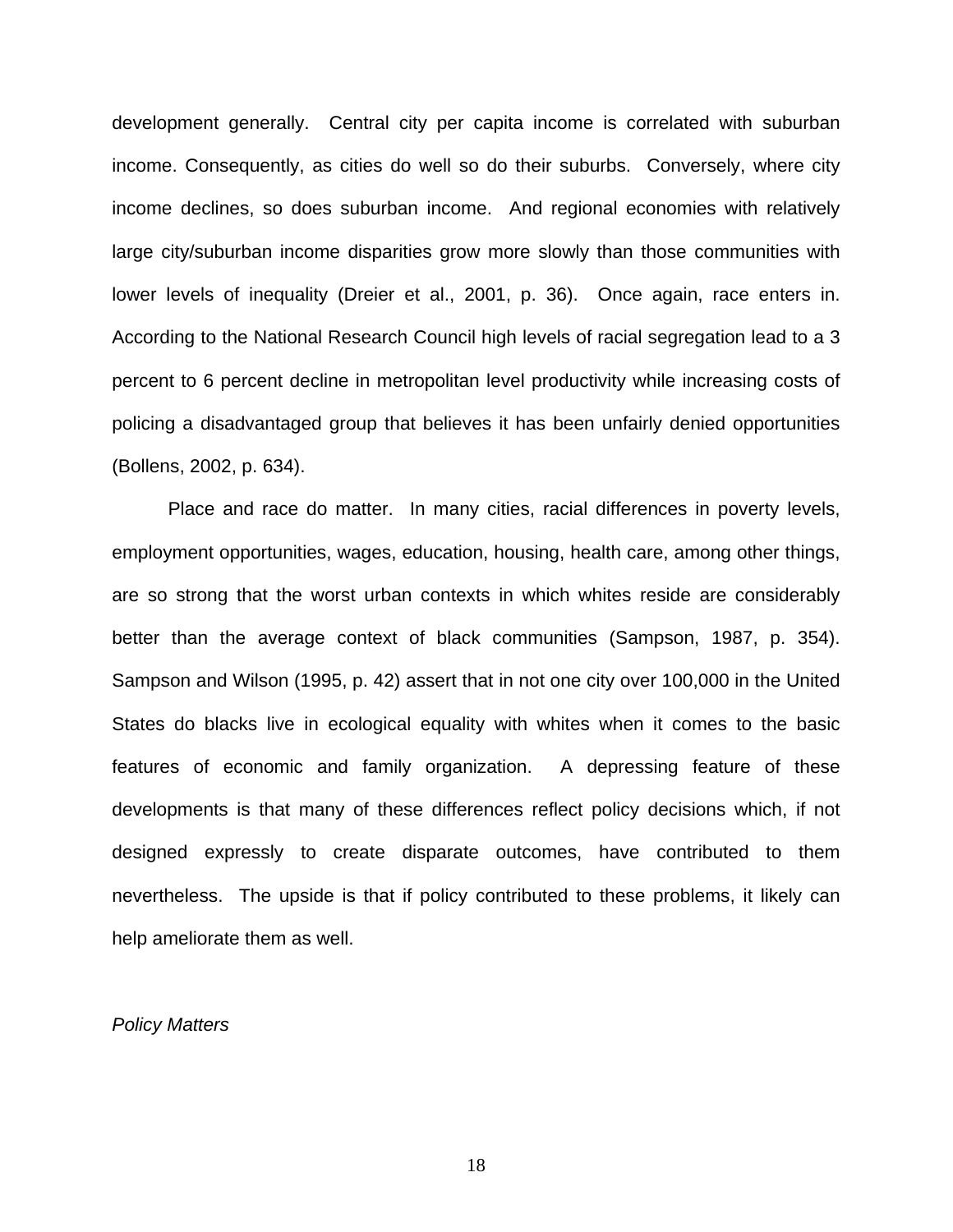Inequality has long been explained by economists to be largely a function of varying levels of human capital that individuals bring to various markets, but particularly the labor market. Human capital consists primarily of a combination of skills, experience, and education (Becker, 1964). More recently the role of culture, attitude (e.g. work ethic) and other attributes individuals bring to the market(s) has been noted as contributing to the varying rewards people receive (Murray, 1984; Mead, 1992; McWhorter, 2000). But the basic model prevails whereby individual buyers (e.g. employers) and sellers (employees) enter into voluntary exchanges in the labor market with each trying to maximize their "utility." Inequality of place also has been explained in terms of individualistic characteristics and voluntary market exchanges. It has long been argued that individuals or households make voluntary choices, based on their financial capacity, in selecting their communities when they "vote with their feet" by moving to those areas offering the bundle of services for which they are willing or able to pay (Tiebout, 1956). But individualistic models of labor market inequality have been challenged by institutional theorists in economics who identify a number of structural characteristics of those markets that impede consummation of individual, voluntary exchanges (e.g. race and gender discrimination, internal and dual labor markets, labor law including minimum wage statutes, union activity) (Holzer and Danziger, 2001). Many urban scholars have noted the role of public policies and institutionalized private practices (e.g. tax policy, transportation patterns, land use planning) that serve as barriers to individual choice in housing markets and contributors to spatial inequality in metropolitan areas (Dreier et al., 2001, Rusk, 1999; Orfield, 1997, 2002).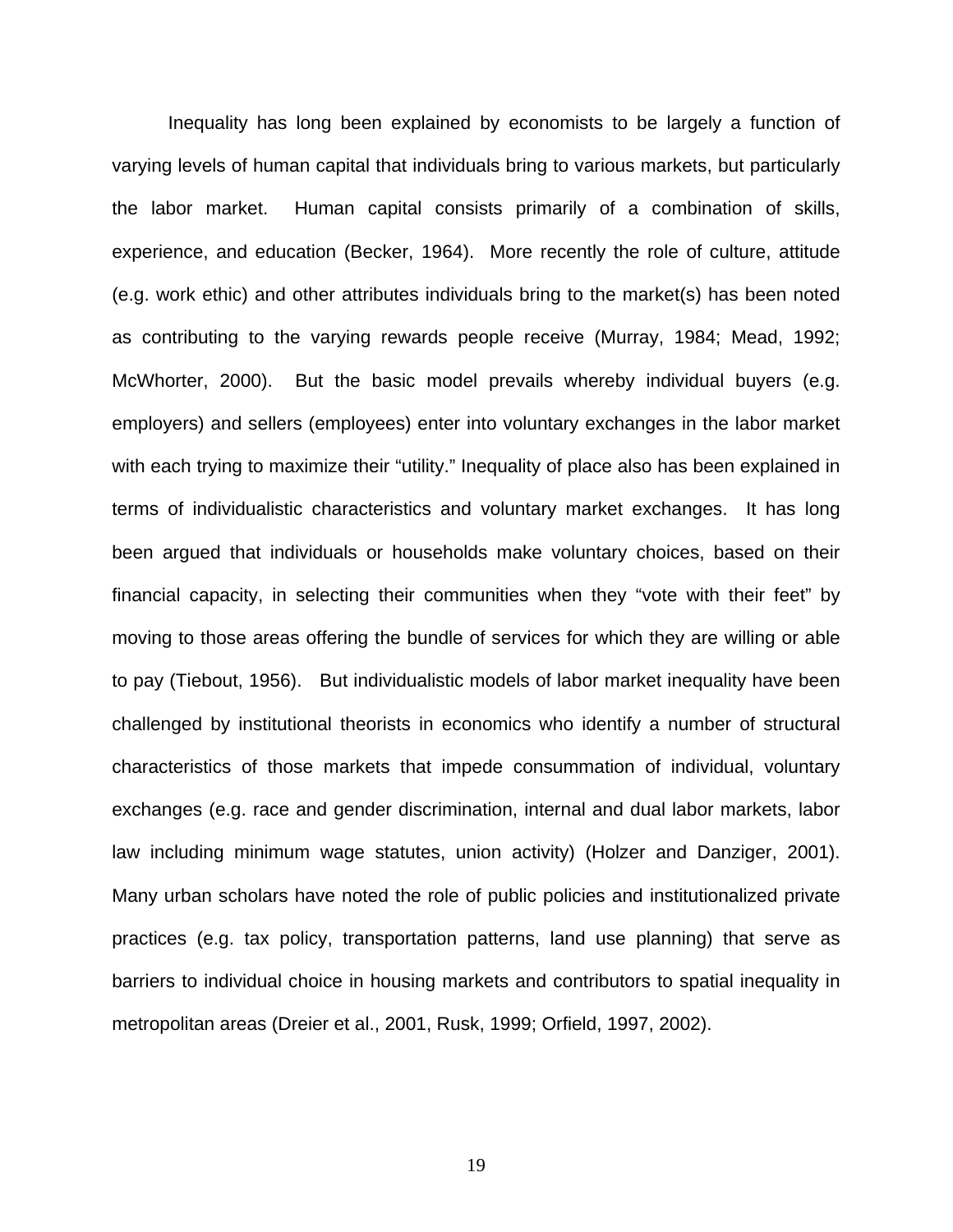If suburbanization and sprawl reflect the housing choices of residents, these are choices that have been shaped by a range of public policies and private practices. Suburbia has been sold as much as it has been bought (Judd, 1984). Creation of the long-term 30 year mortgage featuring low downpayment requirements, availability of federal insurance to protect mortgage lenders, federal financing to support a secondary market in mortgage loans (e.g. Fannie Mae and Freddie Mac) which dramatically increases availability of mortgage money, tax deductibility of interest and property tax payments, and proliferation of federally funded highways created sprawling suburban communities that would not have been possible without such public largesse (Jackson, 1985).

 The federal government's underwriting rules for FHA and other federal mortgage insurance products and enforcement of racially restrictive covenants by the courts along with overt redlining practices by mortgage lenders and racial steering by real estate agents virtually guaranteed the patterns of racial segregation that were commonplace by the 1950s. Concentration of public housing in central city high-rise complexes (many of which are now being torn down) reinforced the patterns of economic and racial segregation that persist today. Exclusionary zoning ordinances of most suburban municipalities that created minimum lot size and maximum density requirements for housing developments (often prohibiting construction of multi-family housing) complemented federal policy (Jackson, 1985, 2000; Rusk, 1999; Hirsch, 1998; Hays, 1995; Yinger, 1995; Massey and Denton, 1993; Ihlanfeldt, 2004).

 Government policy has also encouraged the flight of businesses and jobs from cities to surrounding suburban communities and beyond. Financial incentives including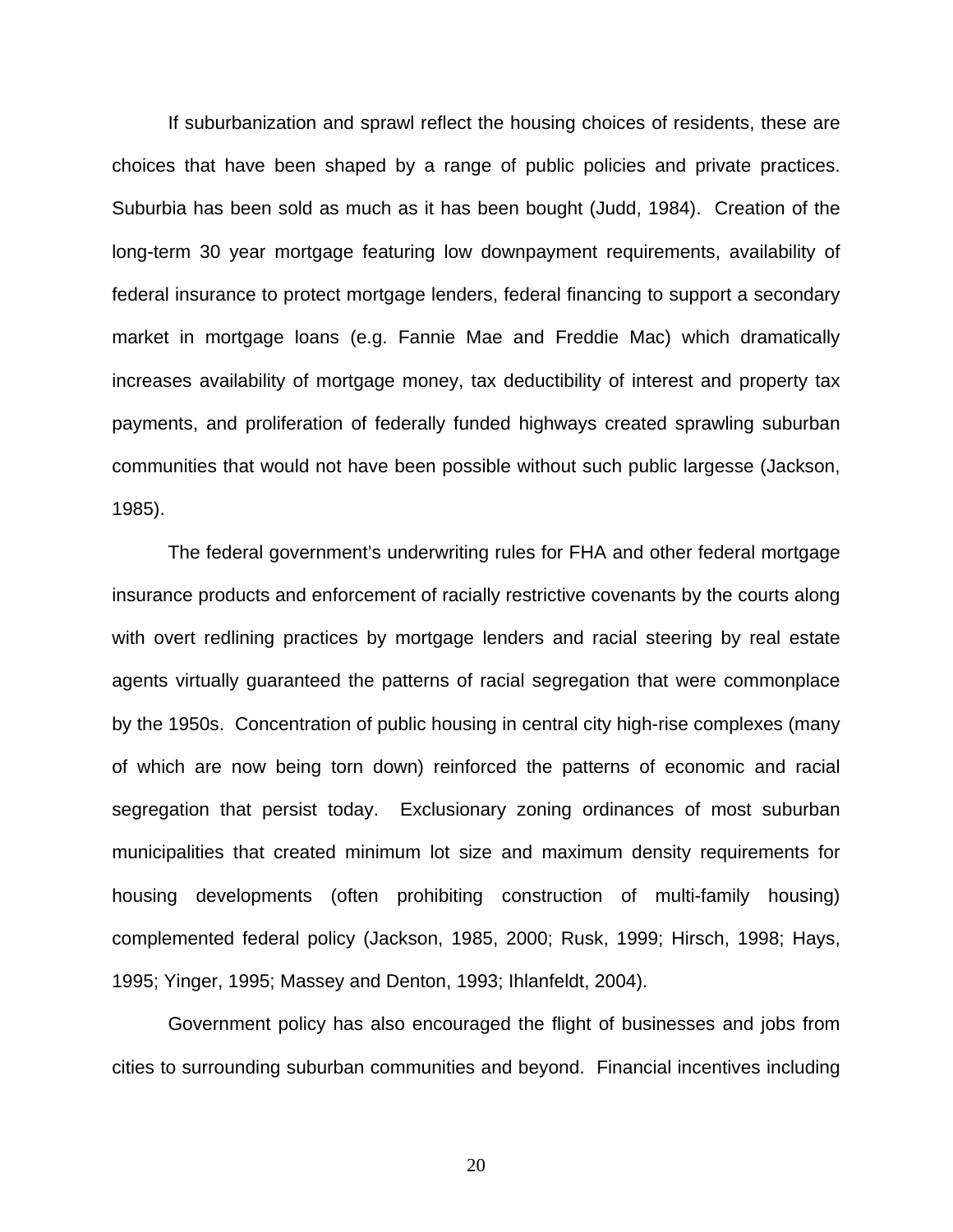infrastructure investments, tax abatements, and depreciation allowances favoring new equipment over reinvestment in existing facilities all have contributed to the deindustrialization and disinvestment of urban communities. The pursuit of lower wage and tax bills, and fewer government regulations has also encouraged the flight of business from cities and regions viewed as high cost areas to other regions of the country, and other nations altogether, that present capital with lower costs (Bluestone and Harrison, 1982, 2000). In order to "meet the competition" localities often believe it is necessary to provide incentives to businesses that they cannot afford and which undercut their ability to provide traditional public services for less privileged communities more dependent on those services (Barnekov and Rich, 1989; Reed, 1988). Research has generally failed to demonstrate that these incentives encourage new investment or employment or target development to economically distressed communities (Peter and Fisher, 2004). Often, incentives are offered but little effort is made to assure that the terms and conditions recipients are supposed to meet (e.g. job creation goals) are in fact met. And frequently such expenditures are offered for development that would have occurred without the benefit (Barnekov and Rich, 1989; LeRoy, 1997; Ellen and Schwartz, 2000). As one observer noted, "Subsidizing economic development in the suburbs is like paying teenagers to think about sex" (Wray, 1999). The end result is often an unintended subsidy of private economic activity by jurisdictions that compete in a "race to the bottom" in efforts to attract footloose firms and mobile capital, starving traditional public services – like education – for resources in the process.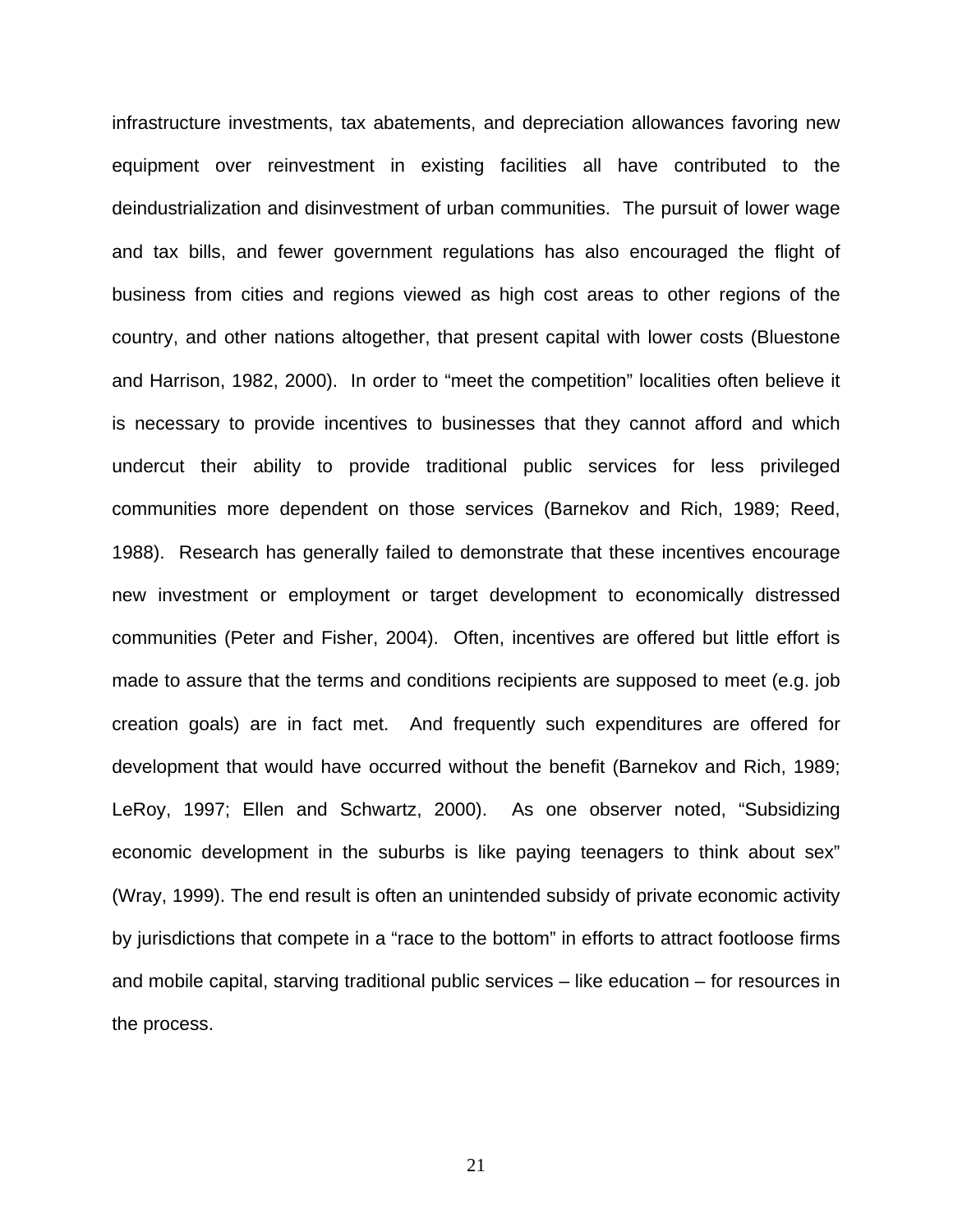#### **Place, Privilege and Policy**

## *Bad neighborhoods defeat good programs*

(Rusk 1993, p. 121)

Who gets what, and why? That is how Gerhard Lenski defined the study of social inequality almost 40 years ago in his classic book Power and Privilege (Lenski, 1966, p. 1). If the distribution of privilege today is less determined by ascriptive characteristics and more determined by achieved characteristics than was the case during most of the centuries examined by Lenski, meritocracy is hardly around the corner. This state of affairs has not occurred simply or even largely due to differences among individuals in terms of their skills, abilities, and other attributes. Key determinants of who gets what and why today are social realities associated with place and race. These realities reflect policy decisions that have been made at all levels in both public and private institutions. But society is not an iron cage. Social realities that have been nurtured by policy can be altered by policy as well.

 Knowing what to do constitutes part of the challenge. Equally if not more critical is having a political strategy that will encourage those who need to act to, in fact, act in appropriate ways, if the distribution of privilege is to change. Basically, this comes down to understanding self-interests and how they can be molded to alter realities that in many ways currently benefit powerful and privileged interests. Sometimes such interests can be mobilized by organizers who can get seemingly disparate groups to recognize their common ground. On other occasions litigation, legislation and other actions are necessary to force people to do things they would not otherwise voluntarily do. Below we offer general observations for severing the links between place, race, and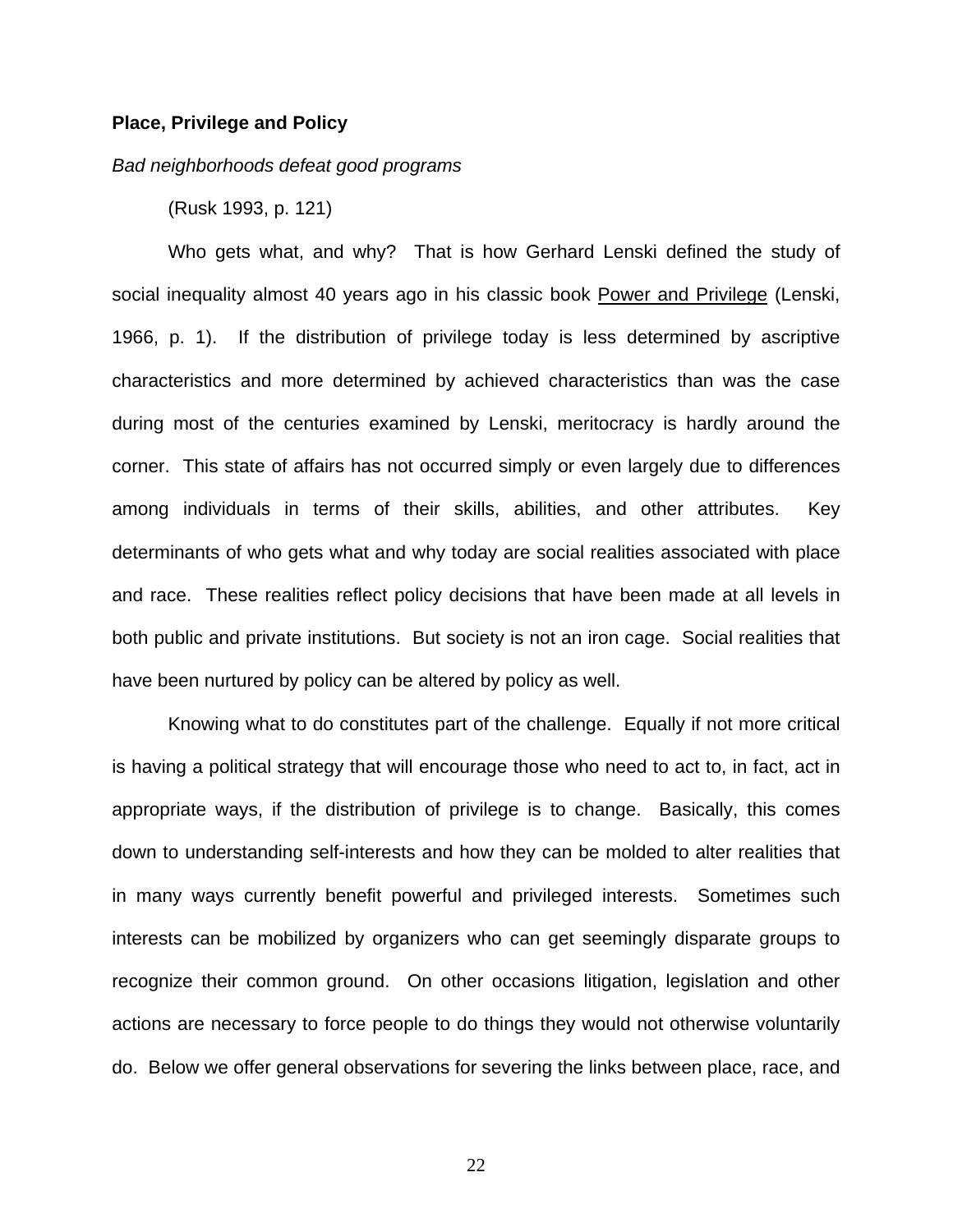privilege. We attempt to identify ideas that might actually work and feasible strategies for implementing them.

#### *Universalistic vs. Race Specific Remedies: A False Dichotomy*

 One of the more unfortunate debates in recent years has been over the question of whether "race-specific" or "universalistic" remedies are more appropriate for addressing the issues of race and urban poverty. (An even more unfortunate debate, of course, is with those who simply think we have done enough, or perhaps too much, and that neither race nor class remedies are needed.) But the world does not come to us neatly wrapped in race or class packages. Sometimes the issue confronting a mayor, community group, or federal agency is an explicit, neighborhood level poverty issue, sometimes it is one of overt racism. All too often, of course, it does indeed involve a combination of race, class, and other fundamental divisions (e.g. gender, ethnicity). The nature of the issue often dictates the appropriate response.

 The primary attraction of the universalistic or class based approaches, according to its proponents, is pragmatism. Recognizing the many common interests of poor and working households of any color, it is argued that the most significant barriers confronting these groups can be addressed with policy initiatives and other actions that do not ignite the hostility often associated with race-based discussions and proposals. Race-neutral policies that assist all of those who are working hard but not quite making it reinforce traditional values of individual initiative and the work ethic, thereby providing benefits to people who have earned them rather than to the so-called "undeserving poor." Given the socio-economic characteristics of racial minorities in general, it is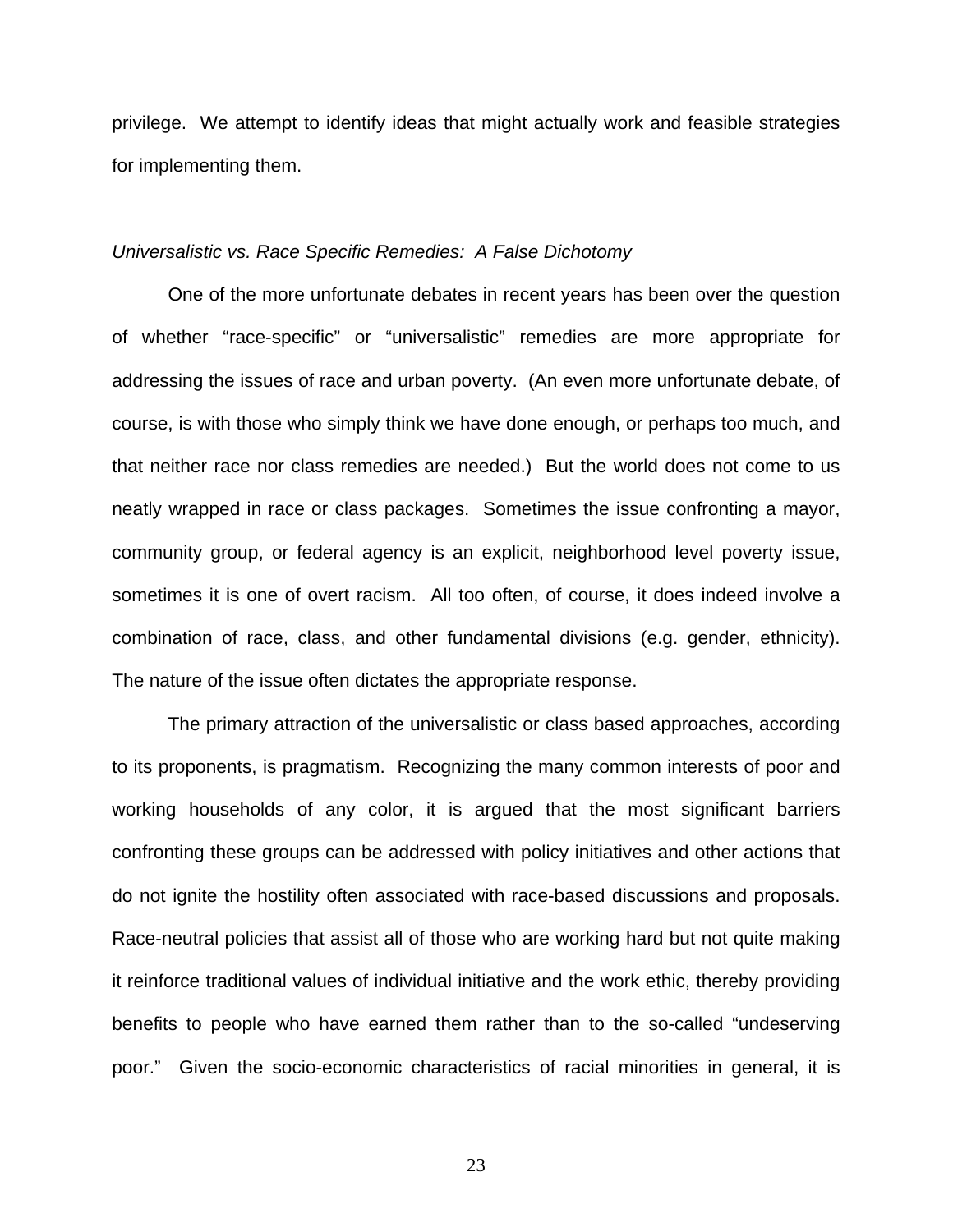further argued that such approaches will disproportionately benefit these communities, nurturing integration and greater opportunity in a far less rancorous environment than is created with debates over race-specific approaches. Given the "race fatigue" among many whites (and underlying prejudices that persist), class-based approaches are viewed as a much more feasible way to address the problems of urban poverty that affect many groups but particularly racial minorities (Edsall and Edsall, 1991; Kahlenberg, 1996; Wilson, 1999; Skocpol, 2000; Teixeira and Rogers, 2000; Warren, 2001).

 In response, it is argued that while the quality of life for racial minorities has improved over the years, such approaches simply do not recognize the extent to which race and racism continue to shape the opportunity structure in the United States. "Color blindness" is often a euphemism for what amounts to a retreat on race and the preservation of white privilege in its many forms. In a world of scarce resources, classbased remedies dilute available support for combating racial discrimination and segregation. From this perspective it is precisely the controversy over race that the class-based proponents fear which demonstrates the persistence of racism and the need for explicitly anti-racist remedies including far more aggressive enforcement of fair housing, equal employment, and other civil rights laws. Race-based remedies, alone, will not resolve all the problems associated with urban poverty but they must remain front and center as part of the nation's opportunity agenda according to this perspective (Feagin, 2000; Edley, 1996; Steinberg, 1995; Bonilla-Silva, 2003; Fiss, 2003).

 But this debate presents a false dichotomy. Policy decisions affecting the opportunity structure and quality of life of American communities are made everyday,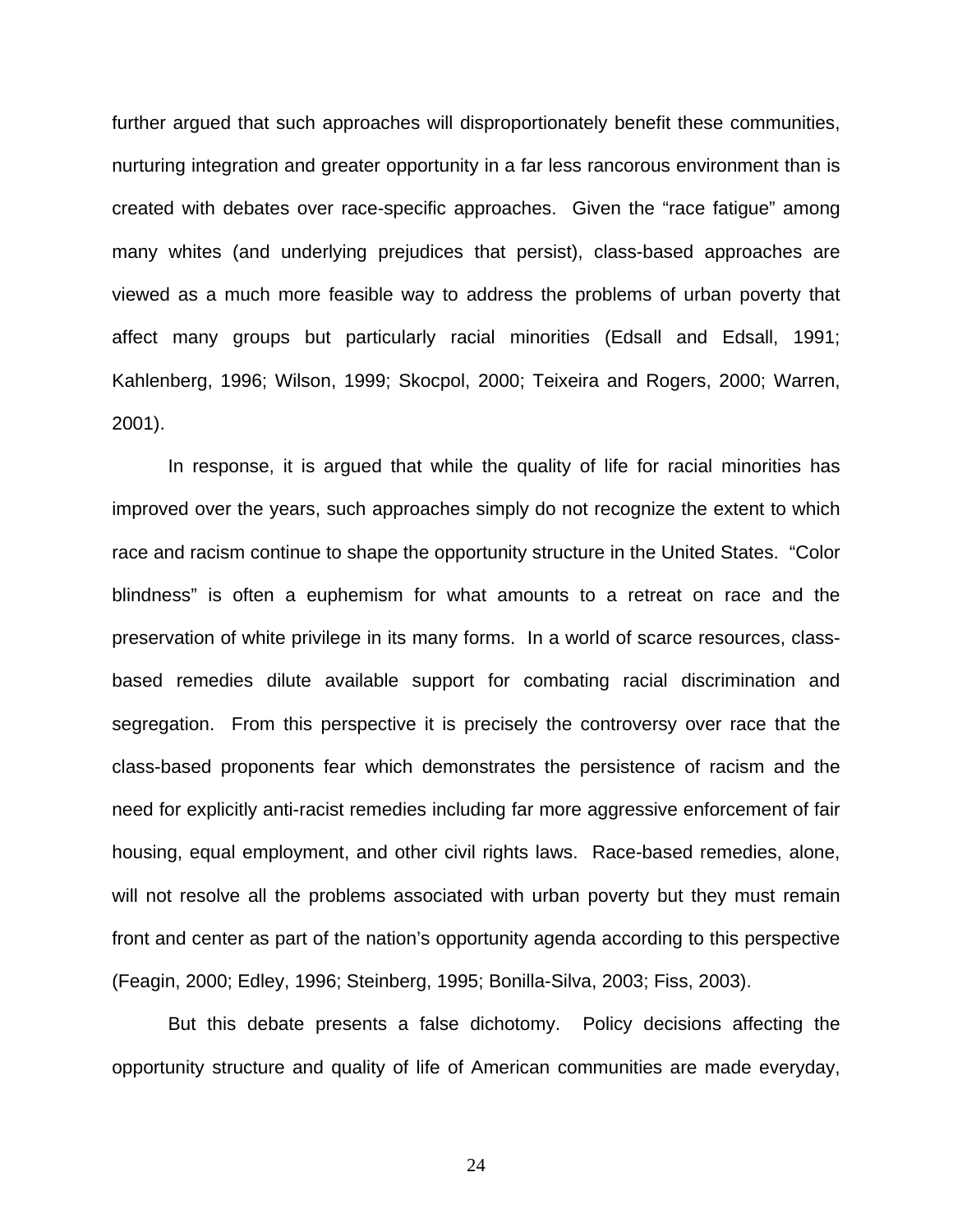some of which are explicitly associated with economic or class disparities and others tied to traditional civil rights or race specific matters. Decisions in each of these areas influence, and are influenced by, inequalities of place and race. That is, "universalistic" problems and solutions have racial implications and matters that are addressed through a racial lens have implications for entire regions. The ensuing distribution of privilege, in turn, affects how subsequent problems are defined and decisions are made. Policy responses, some class-based (e.g. increasing the minimum wage and earned income tax credit, implementing "living wage" requirements) and some race-based (more comprehensive affirmative action and related diversity requirements), are essential if the underlying patterns of privilege are to be altered.

 Coalitions that cut across interest groups, including racial groups, are essential. Many land use planning, housing, and housing finance policy proposals, for example, are generally articulated in color blind terms. Fair share housing requirements, taxbased revenue sharing, and inclusionary zoning (discussed below) are "universalistic" in character though they often have clear racial implications. That is, these proposals are designed to benefit poor and working families in general though racial minorities would likely benefit disproportionately. Clearly, such proposals are important parts of an effort to ameliorate spatial and racial inequalities.

 But sometimes the issues are racial and responding in racial terms cannot be avoided. If African Americans and Hispanics face discrimination in one out of every four or five visits to a housing provider, it is difficult to avoid recognizing the need for stronger enforcement of the Federal Fair Housing Act and other state and local rules prohibiting racial discrimination in housing markets. While racial minorities constitute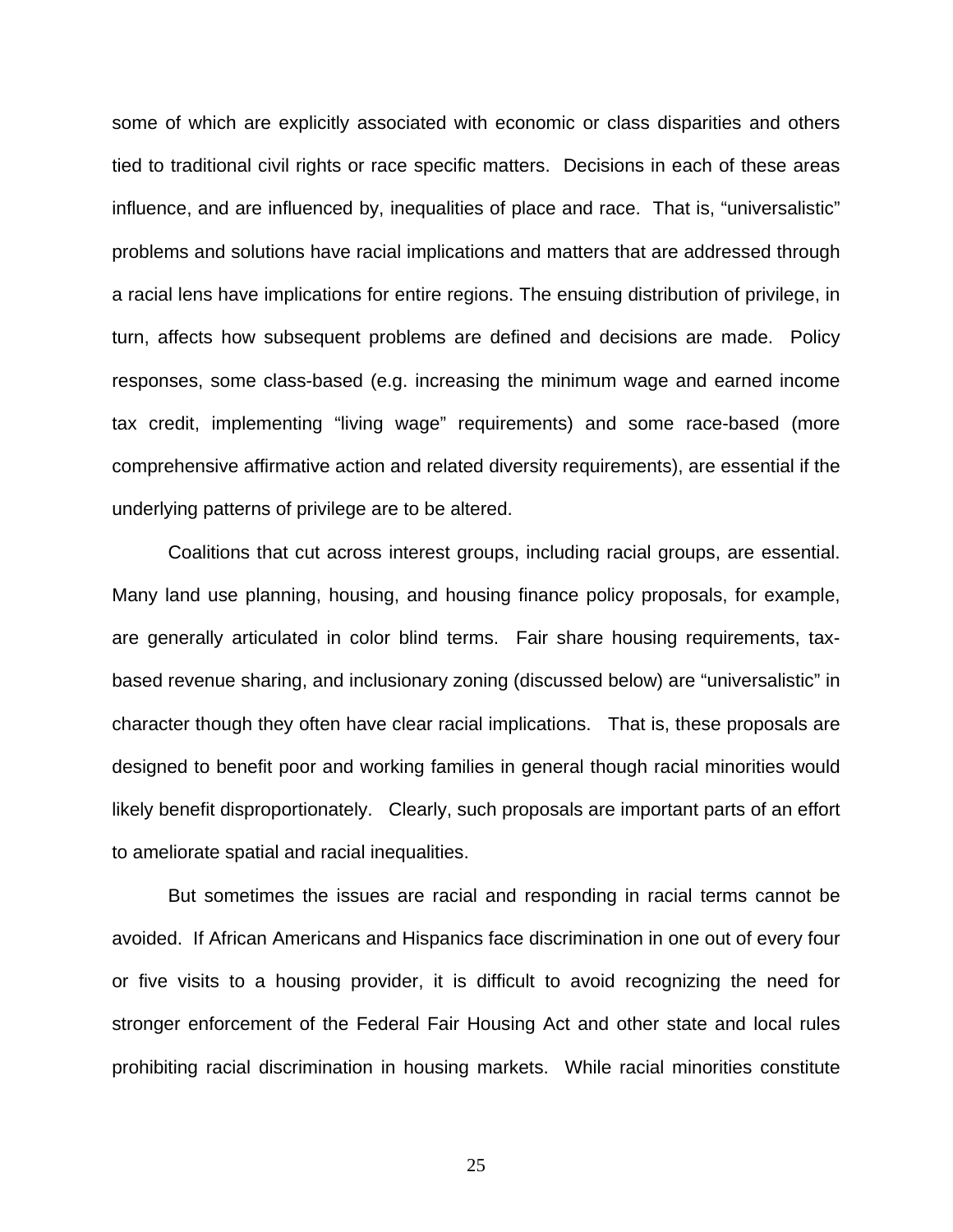"protected groups" targeted by fair housing law, it is also the case that communities generally benefit by ameliorating racial inequality and the ensuing conflict. If Atlanta does not live up entirely to its slogan as "a city too busy to hate," the local economy has certainly benefited by the City's ability to alter its image in the area of race relations in recent decades (Rutheiser, 1996, Jacoby, 1998).

 Universalistic and race-based policies are among the essential remedies for challenges posed by inequalities of place and race and each has implications for the potential success of the other. It is important to overcome the polarization that frames much of this debate. The nature of a particular issue or campaign should dictate the emphasis that will be placed on any particular set of policies. Saul Alinksy famously argued that there are no permanent friends and no permanent enemies. A similar sentiment would appear to apply to the choice of weapons.

## *"Pro Place" vs. "Pro People:" A Second False Dichotomy*

 Another unfortunate debate is that between proponents of so-called "pro place" policies and those who advocate "pro people" policies. In fact there is a need for both. And it is also the case that the distinction between policies that focus on improving neighborhoods and those emphasizing individual development is not as great as is often suggested.

 Place-oriented policies (e.g. community reinvestment and related efforts to combat redlining and predatory lending practices) in fact benefit both distressed neighborhoods and many of the less privileged households in those neighborhoods (Joint Center for Housing Studies 2002b; Squires 2003). Policies designed to create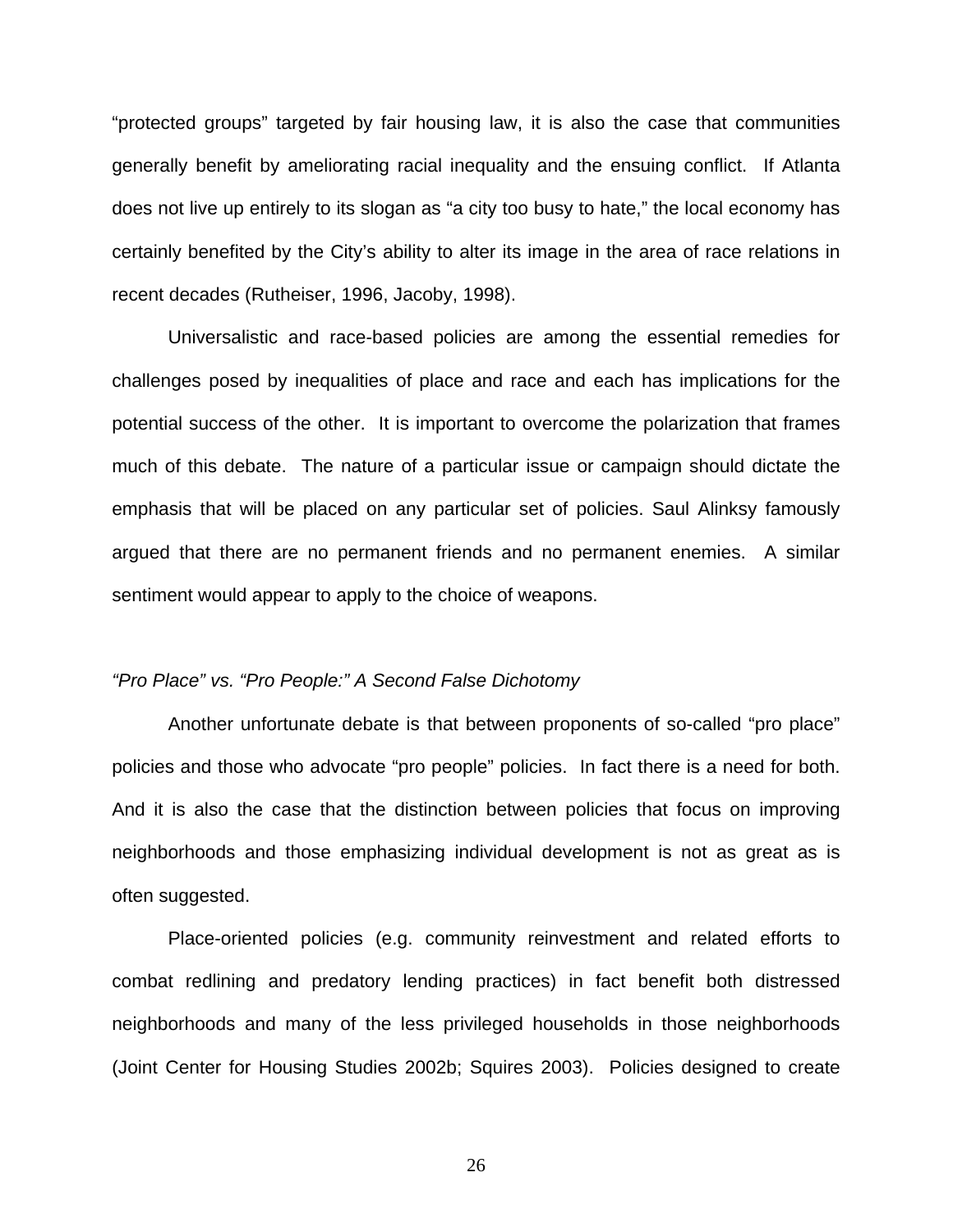greater opportunities for individuals and their families (e.g. Moving to Opportunity and other mobility programs) benefit entire communities by reducing the concentration of poverty, segregation, and associated costs including law enforcement and social service demands these problems generate (Rubinowitz and Rosenbaum 2000; Goering et al. 2002; Goering and Feins 2003).

 It is difficult to disentangle the impact of these two types of policies. But, as with universalistic and race-specific initiatives, the nature of the problems confronting particular neighborhoods and metropolitan areas in general should dictate the policies of choice. As Christopher Edley, Jr. argued in reference to the universalistic/racespecific debate, each should have a place in "the opportunity agenda (Edley 1996: 46).

#### *Regional Responses to Inequities of Place and Race*

 A linchpin of spatial and racial inequality is the flight of people, jobs, and other resources to the outlying parts of metropolitan areas, a process subsidized in part by taxpayers throughout the region who are paying for the roads, schools, and other infrastructure required by the new development. Any effective response must find a way to capture the wealth that is accumulating at the edge for reinvestment throughout the region. Such regional responses include regional tax-based revenue sharing (where a portion of the increasing tax revenues from growing commercial and residential property in the outlying suburbs is utilized for development throughout the region), fair share housing programs or inclusionary zoning (requiring jurisdictions throughout metropolitan areas to provide a reasonable number of affordable housing units for working and poor households), and land use planning initiatives (like urban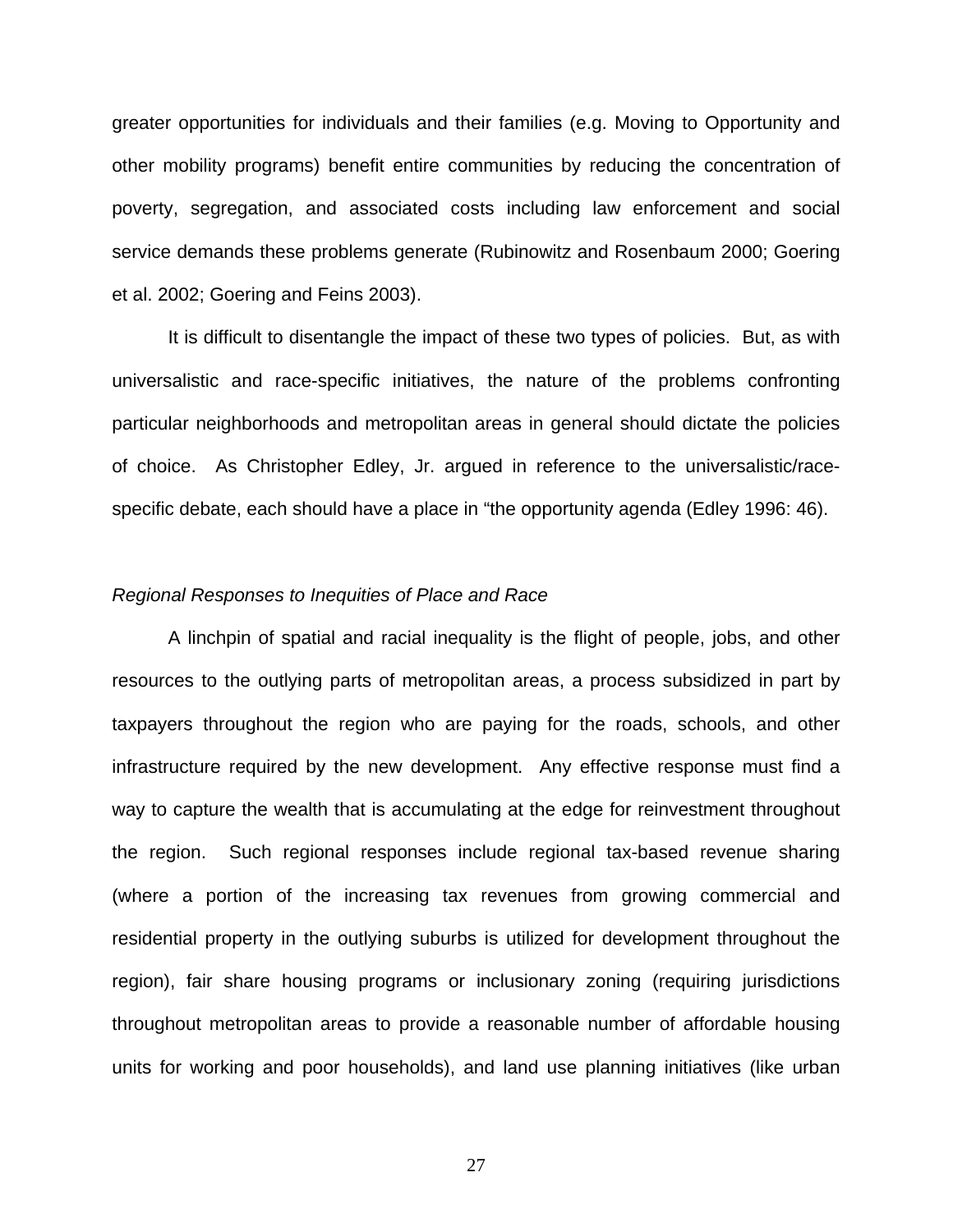growth boundaries that encourage development in or near the central city and discourage further sprawl) to stimulate balanced development throughout the region (Orfield, 2002; Abbott, 2002; Nelson et al., 2004).

 Regional and metropolitan approaches to government have been long debated but, with some notable exceptions (e.g. Minneapolis/St. Paul, Indianapolis, Louisville) few communities have taken serious steps in this direction. There are reasons to believe that more may do so in the future. First, the number of voters and jurisdictions who stand to benefit is growing. Many inner ring suburbs now recognize that they are experiencing problems previously associated with central cities. Myron Orfield has estimated that nationwide approximately seven percent of metropolitan area residents live in what he refers to as the "affluent job centers" (Orfield, 2002, p. 171). Even if that seven percent represents a disproportionately powerful coalition, these numbers should work in favor of more progressive public policy.

Growing income inequality among households and communities, and the increasing number of gated communities that concretely symbolizes that polarization, increasingly have become a subject of public policy debate (Blakely and Snyder, 1997; Low, 2003). What former Labor Secretary Robert Reich described as the "secession of the successful" has drained the fiscal capacity of many distressed communities as welloff families leave cities and move into such communities where they utilize private security forces (thereby relying little on public police officers), private recreational facilities (e.g. country clubs instead of public parks) and send their children to private schools (Reich, 1991). In many ways – financially, psychologically, and otherwise – these families withdraw from their surrounding communities and particularly the fiscally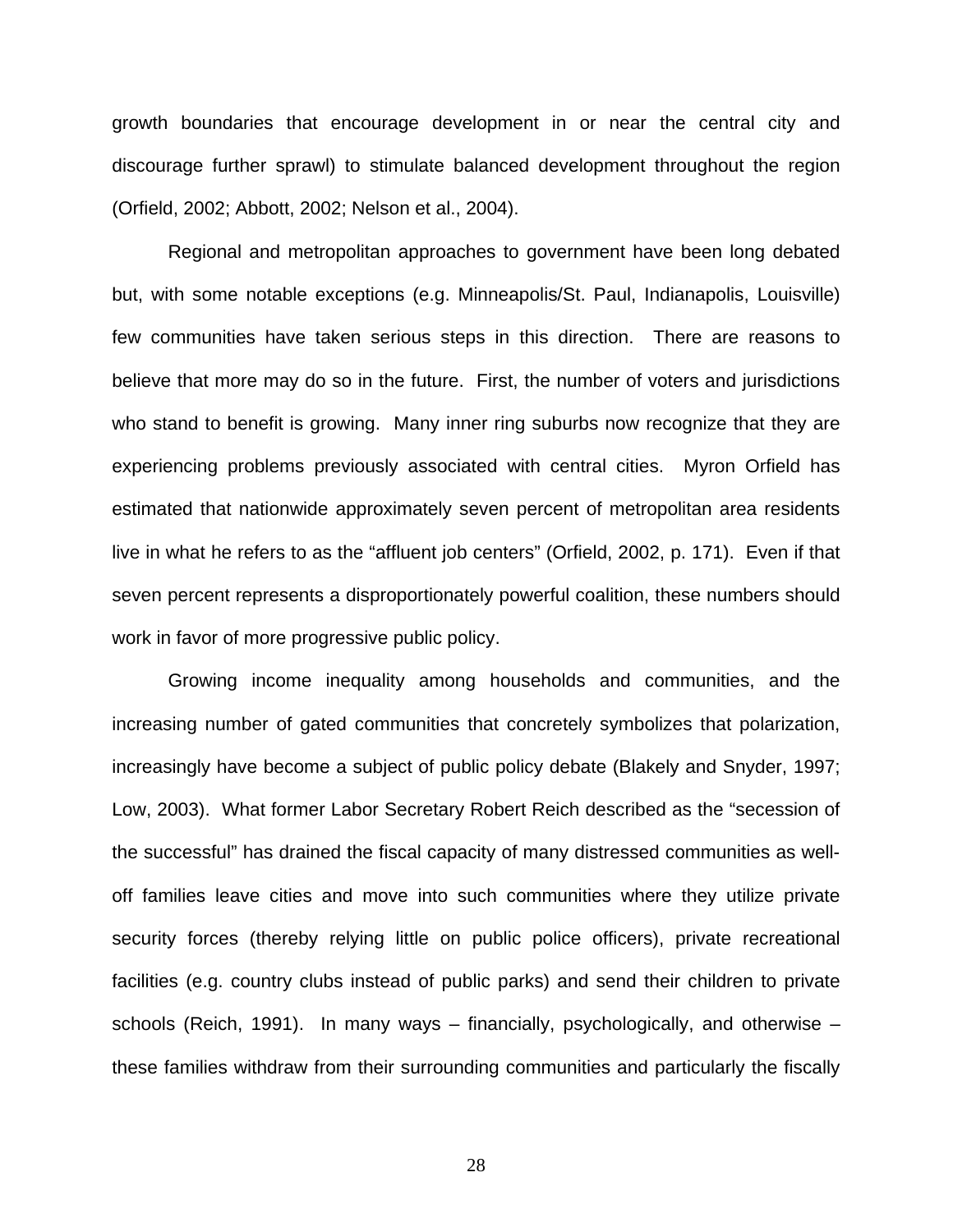strapped central cities of which they were formerly a part. Responding to this demographic and political reality has been a growing concern for public officials at all levels.

Even many of those who presumably are the beneficiaries of sprawl have recognized some of the costs they have begun to pay as well as the benefits of more balanced regional development to mitigate those costs. The congestion and environmental degradation associated with sprawling patterns of development undercut the quality of life that many residents are pursuing. And as indicated above, economic growth of the periphery is not disconnected from what is happening in the central city. Concentrated poverty, the costs of segregation, and uneven development generally undercut prosperity throughout the region.

#### *Uncommon Allies*

Many constituencies that traditionally find themselves at odds with each other can find common ground on a range of policies designed to combat sprawl, concentrated poverty, and segregation. Identifying and nurturing such political coalitions is perhaps the key political challenge.

 For example, many suburban employers (some of whom may have left their respective cities as part of the sprawling pattern of local development) are unable to find the workers they need in part because of the high cost of housing in their local communities. Often there are local developers who would like to build affordable housing and lenders who are willing to finance it, but local zoning prohibits such construction. These interests could join with anti-poverty groups, affordable housing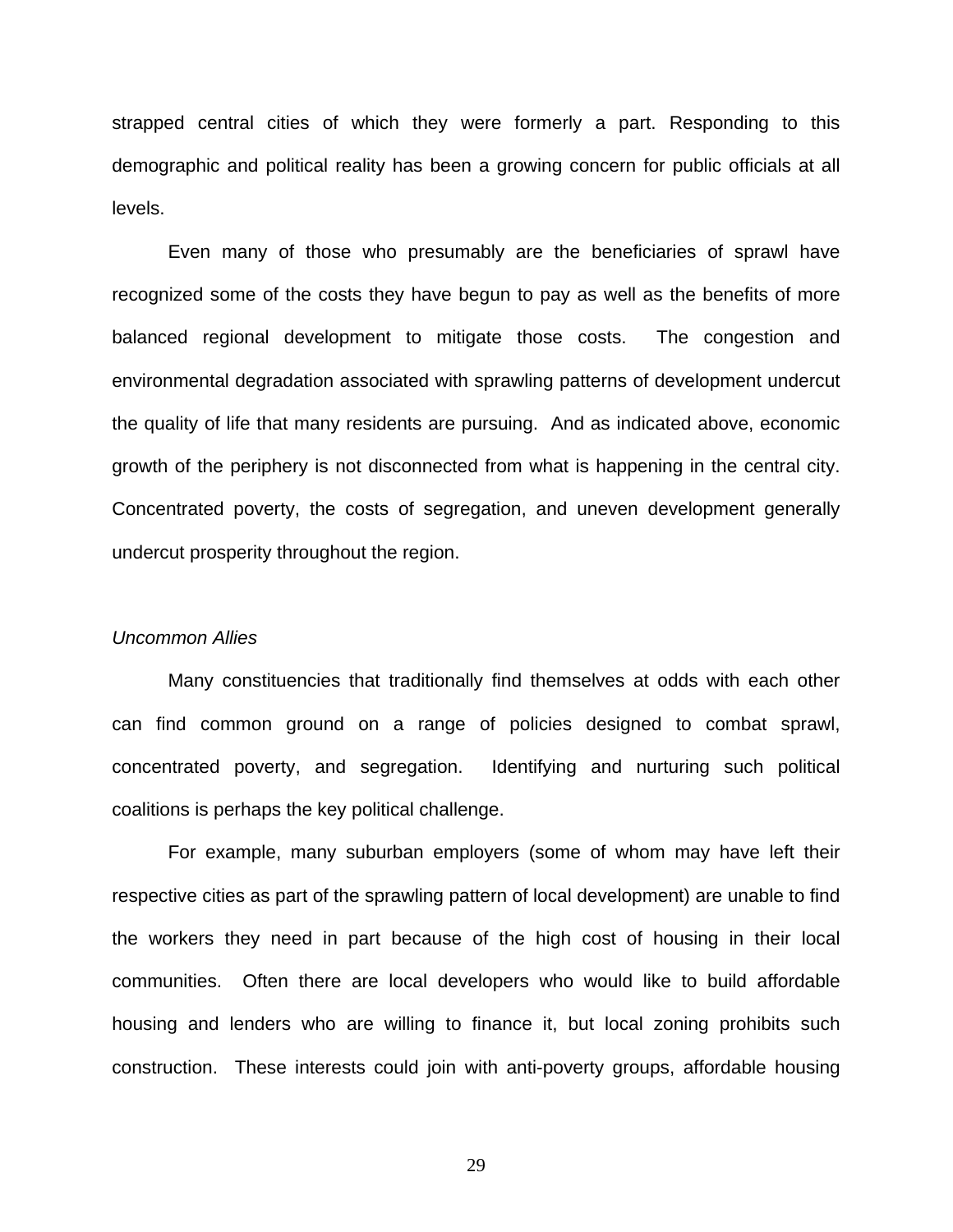advocates, civil rights organizations, and others who are generally on the other side of the development table to effectively challenge traditional exclusionary suburban zoning ordinances (Squires et al., 1999).

 Welfare reform advocates and affordable housing groups are often on opposing sides of political controversies yet there are common interests on which they could unite. One objective of welfare reform is to enable people who have been dependent on government services to become economically independent. For many, access to home ownership can be a critical step to achieving self-sufficiency. Together, these constituencies might be able to achieve more progress on their own priority agenda by joining forces. Similarly, school choice and fair housing groups – two groups that rarely ally – might recognize that severing the link between the neighborhood in which a family lives and the school to which children must attend may well reduce homebuyers' concerns with neighborhood racial composition, thus reducing a barrier to both housing and school segregation while giving students more schooling options (Katz, 2003).

 This is hardly meant to be exhaustive. The point is simply that there are some creative political alliances waiting to be made that can exercise a positive impact on some longstanding, and seemingly intractable problems.

### **Severing the Connections**

 When ten-year old Lafayette Rivers, one of two brothers living in a West Side Chicago public housing complex chronicled in Alex Kotlowitz' award-winning book There Are No Children Here, described his hopes he began, "If I grow up, I'd like to be a bus driver" (Kotlowitz, 1991, p. x). Children growing up in more privileged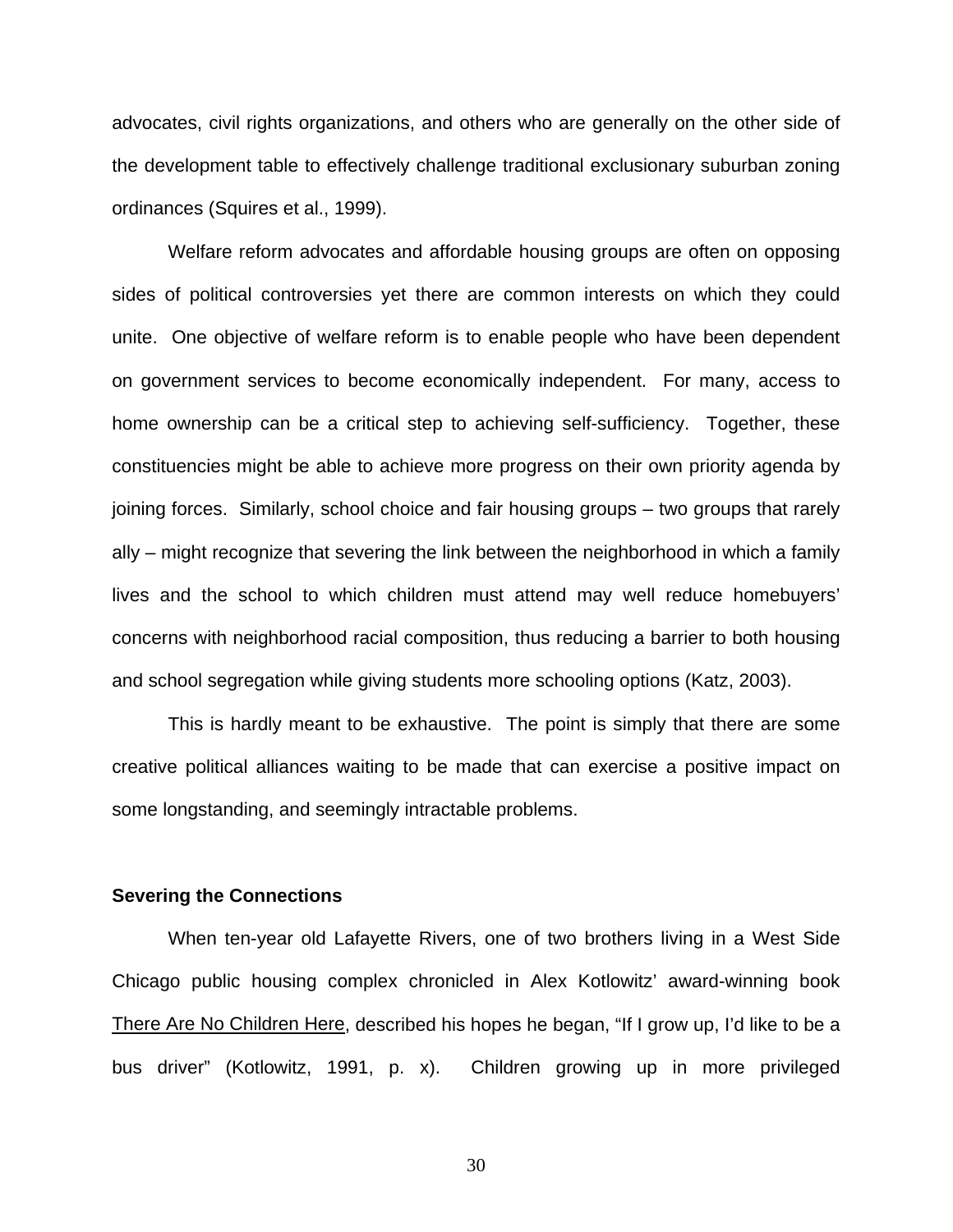neighborhoods often ponder *what* they will do when they grow up, but not *if* they will grow up. The fact that place and race exert such a profound impact on one's future, or whether there even will be a future, violates accepted notions of equal opportunity and fair play. The legitimacy of virtually all institutions is challenged when privilege is so unevenly distributed, and for reasons beyond the control of so many individuals.

 The costs are not borne by the Lafayette Rivers of the world alone. The security and well-being of every community is threatened when oppositional cultures at such great variance with mainstream norms become as pervasive as they have in many cities today (Anderson, 1999; Massey and Denton, 1993; Wilson, 1996). To paraphrase David Rusk's observation noted above, such neighborhoods defeat good programs and good intentions of all kinds, all the time.

By virtually any measure, access to the good life varies dramatically across communities in metropolitan areas today. One constant is the close association between neighborhood and race. But such disparities undermine the quality of life for residents of all areas. This threat is compounded when these patterns are the outcome of non-meritocratic factors, like the neighborhood where people live or the color of their skin. One of the researchers who participated in Russell Sage's recent multi-city study of urban inequality concluded that, "Race is woven into the fabric of residential and industrial location choices, of hiring and wage determination, and of the human perceptions that underlie all these processes" (O'Connor, 2001, p. 28). This is one tapestry that needs to be unraveled. If policy is largely responsible for getting us where we are today, policy can help us pursue a different path tomorrow. It is time to sever the links among place, race, and privilege.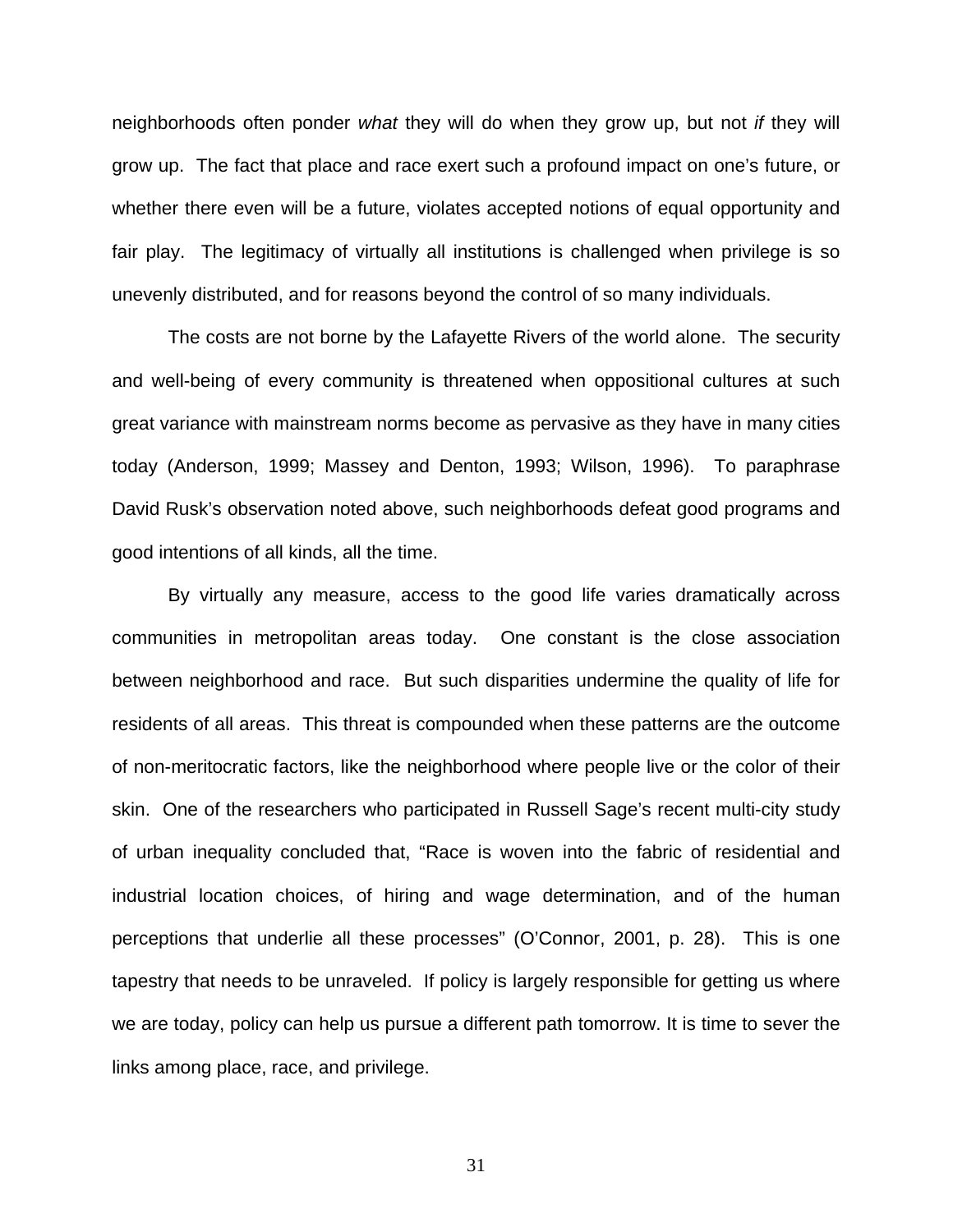## **References**

- Abbott, Carl. (2002) "Planning a Sustainable City: The Promise and Performance of Portland's Urban Growth Boundary," in Gregory D. Squires (ed) Urban Sprawl: Causes, Consequences & Policy Responses Washington, D.C.: The Urban Institute Press.
- Allard, Scott W. and Sheldon Danziger. (2002) "Proximity and Opportunity: How Residence and Race Affect the Employment of Welfare Recipients," Housing Policy Debate 13 (4): 675-700.
- Anderson, Elijah. (1999) Code of the Street: Decency, Violence, and the Moral Life of the Inner City New York: W.W. Norton & Company.
- Anyon, Jean. (1997) Ghetto Schooling: A Political Economy of Urban Educational Reform New York: Teachers College Press.
- Barnekov, Timothy and Daniel Rich. (1989) "Privatism and the Limits of Local Economic Development Policy," Urban Affairs Quarterly 25 (2): 212-238.
- Becker, Gary S. (1964) Human Capital: A Theoretical and Empirical Analysis With Special Reference to Education New York: Columbia University Press.
- Berube, Alan and William H. Frey. (2002) "A Decade of Mixed Blessings: Urban and Suburban Poverty in Census 2000," Washington, D.C.: The Brookings Institution.
- Blakely, Edward J. and Mary Gail Snyder. (1997) Fortress America: Gated Communities in the United States Washington, D.C. and Cambridge, MA: Brookings Institution Press and Lincoln Institute of Land Policy.
- Bluestone, Barry and Bennett Harrison. (1982) The Deindustrialization of America: Plant Closings, Community Abandonment, and the Dismantling of Basic Industry New York: Basic Books.
- $\cdot$  (2000) Growing Prosperity: The Battle for Growth with Equity in the 21<sup>st</sup> Century Boston: Houghton Mifflin Company.
- Bollens, Scott A. (2002) "In Through the Back Door: Social Equity and Regional Governance," Housing Policy Debate 13 (4): 631-657.
- Bonilla-Silva, Eduardo. (2003) Racism Without Racists: Color-Blind Racism and the Persistence of Racial Inequality in the United States New York: Rowman & Littlefield Publishers.
- Bowles, Samuel and Herbert Gintis. (1976) Schooling in Capitalist America: Educational Reform and the Contradictions of Economic Life New York: Basic Books.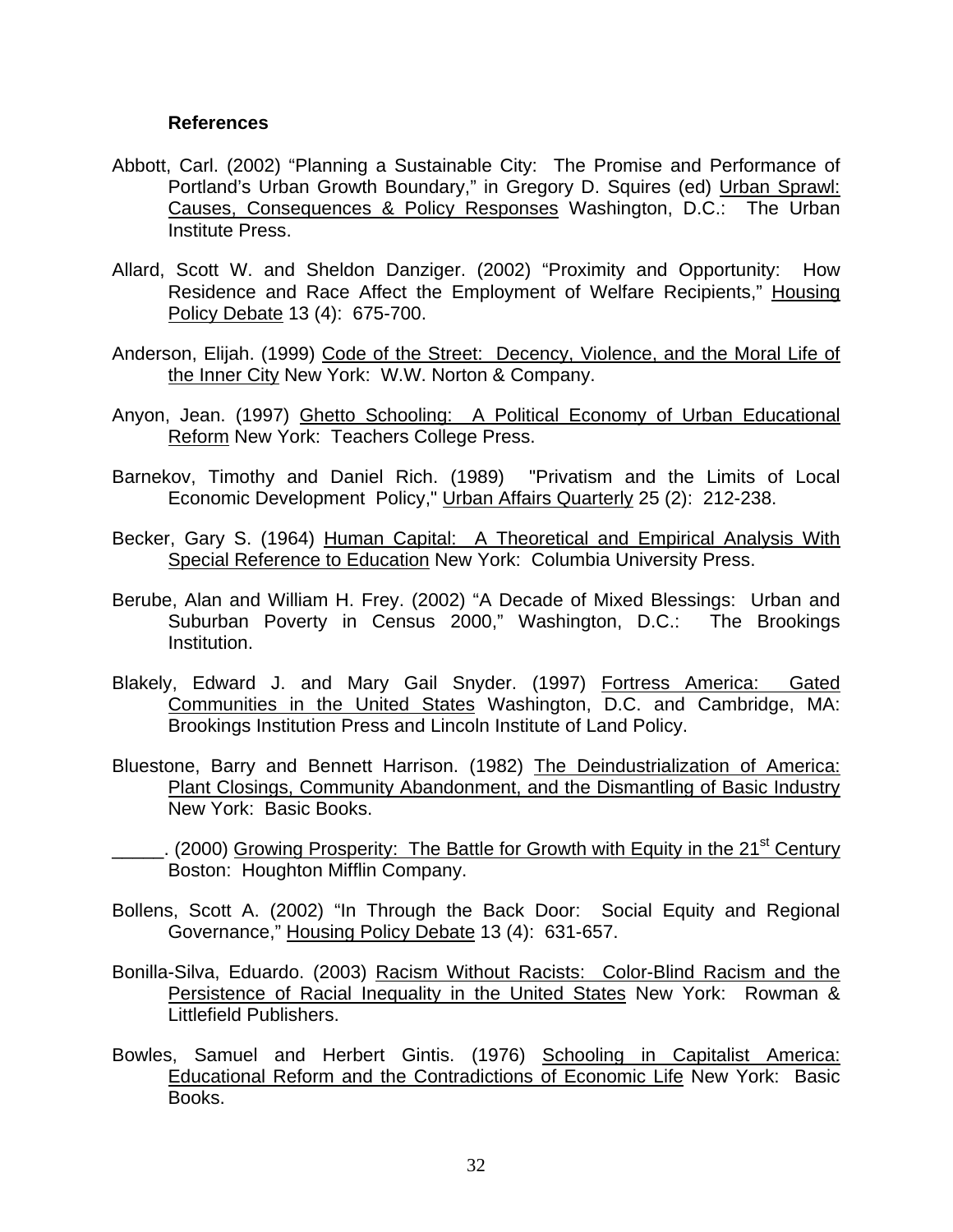- Bullard, Robert D. (1996) Unequal Protection: Environmental Justice and Communities of Color San Francisco: Sierra Club Books.
- Caskey, John. (1994) Fringe Banking: Check-Cashing Outlets, Pawnshops, and the Poor New York: Russell Sage Foundation.
- \_\_\_\_\_. (2002) "Bringing Unbanked Households Into the Banking System," Washington, D.C.: The Brookings Institution. Accessed at http://www.brookings.edu/es/urban/capitalxchange/article10.htm accessed on January 21, 2002.
- Cisneros, Henry G. (1993) "Interwoven Destinies: Cities and the Nation." in Henry G. Cisneros., ed. Interwoven Destinies: Cities and the Nation*.* New York: W.W. Norton & Company.
- Conley, Dalton. (1999) Being Black, Living in the Red: Race, Wealth, and Social Policy in America Berkeley: University of California Press.
- Downs, Anthony. (1998) "The Big Picture: How America's Cities are Growing," Brookings Review 16 (4): 8-11.
- \_\_\_\_\_. (1999) "Some Realities about Sprawl and Urban Decline," Housing Policy Debate 10 (4): 955-974.
- Dreier, Peter, John Mollenkopf, and Todd Swanstrom. (2001) Place Matters: Metropolitics for the Twenty-first Century Lawrence: University Press of Kansas.
- Edley, Jr., Christopher. (1996) Not All Black and White: Affirmative Action and American Values New York: Hill and Wang.
- Edsall, Thomas Byrne and Mary D. Edsall. (1991) Chain Reaction: The Impact of Race, Rights, and Taxes on American Politics New York: W.W. Norton.
- Ellen, Ingrid Gould and Amy Ellen Schwartz. (2000) "No Easing Answers: Cautionary Notes for Competitive Cities," Brookings Review 18 (3): 44-47.
- Feagin, Joe R. (2000) Racist America: Roots, Current Realities, and Future Reparations New York: Routledge.
- Fischer, Mary J. (2003) "The Relative Importance of Income and Race in Determining Residential Outcomes in U.S. Urban Areas, 1970-2000," Urban Affairs Review 38 (5): 669-696.
- Fiss, Owen. (2003) A Way Out: America's Ghettos and the Legacy of Racism Princeton: Princeton University Press.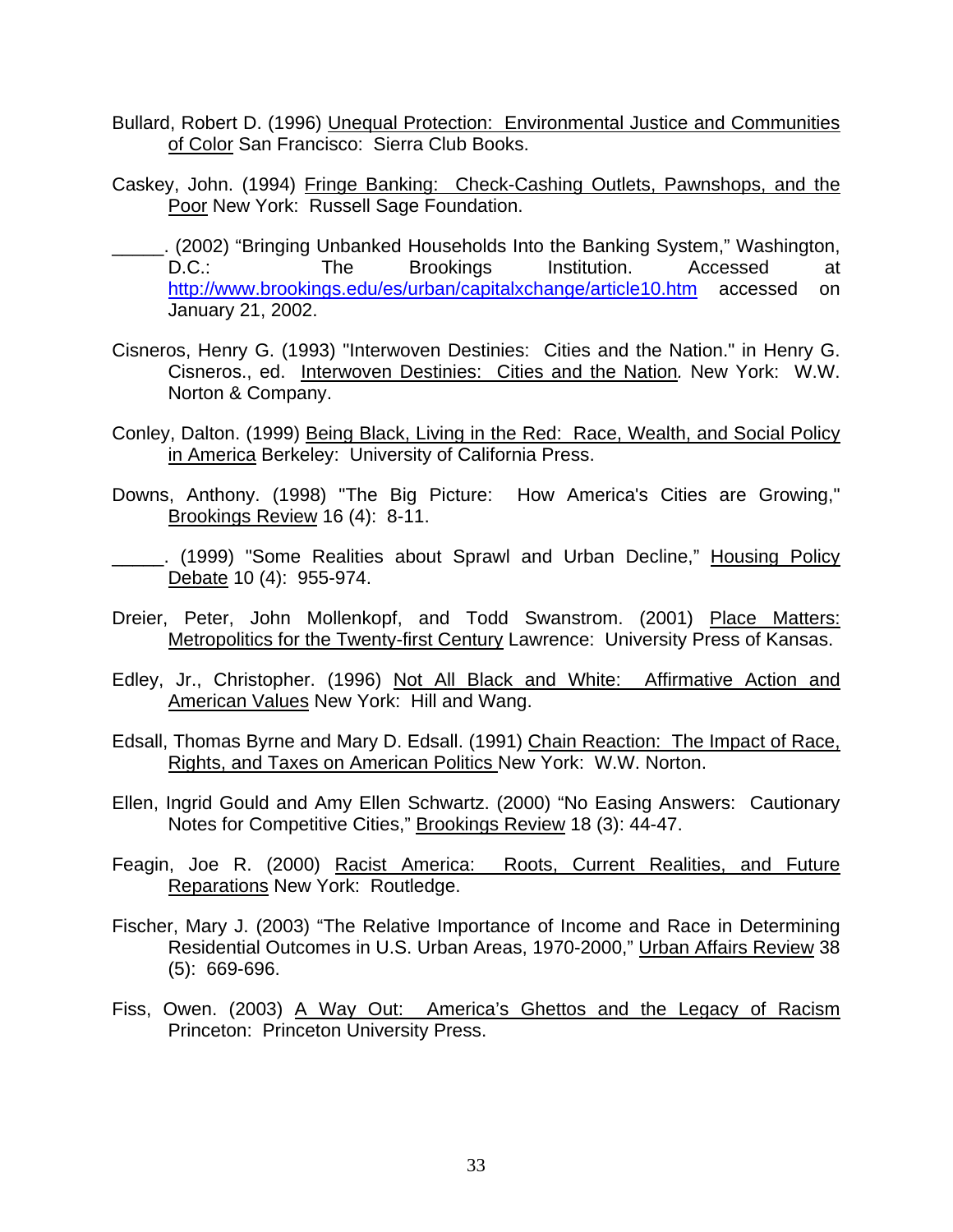- Frankenberg, Erica, Chungmei Lee, and Gary Orfield. (2003) "A Multiracial Society with Segregated Schools: Are We Losing the Dream?" Cambridge, MA: The Civil Rights Project, Harvard University.
- Frazier, John W., Florence M. Margai, and Eugene Tettey-Fio. (2003) Race and Place: Equity Issues in Urban America. Boulder: Westview Press.
- Galster, George, Royce Hanson, Michael R. Ratcliffe, Harold Wolman, Stephen Coleman and Jason Freihage. (2001) "Wrestling Sprawl to the Ground: Defining and Measuring an Elusive Concept," Housing Policy Debate 12 (4): 681-718.
- Goering, John and Judith D. Feins. (2003) Washington, D.C.: Choosing a Better Life: Evaluating the Moving to Opportunity Social Experiment. The Urban Institute Press
- Goering, John, Judith D. Feins, and Todd M. Richardson. (2002) "A Cross-Site Analysis of Initial Moving to Opportunity Demonstration Results," Journal of Housing Research 13 (1): 1-30.
- Hart, Peter D. and Robert M. Teeter. (2002) "Results of the Fannie Mae Foundation Affordable Housing Survey: Summary of Findings," Washington, D.C.: Fannie Mae Foundation.
- Hays, R. Allen. (1995) The Federal Government and Urban Housing: Ideology and Change in Public Policy Albany: SUNY Press.
- Herrnstein, Richard and Charles Murray. (1994) The Bell Curve: Intelligence and Class Structure in American Life New York: The Free Press.
- Hirsch, Arnold. (1998) Making the Second Ghetto: Race and Housing in Chicago, 1940-1960 Chicago: University of Chicago Press.
- Holzer, Harry J. and Sheldon Danziger. (2001) "Are Jobs Available for Disadvantaged Workers in Urban Areas?" in Alice O'Connor, Chris Tilly, Lawrence D. Bobo (ed) Urban Inequality: Evidence from Four Cities New York: Russell Sage Foundation.
- Iceland, John, Daniel H. Weinberg, and Erika Steinmetz. (2002) Racial and Ethnic Residential Segregation in the United States: 1980-2000. U.S. Census Bureau, Series CENSR-3, Washington, D.C.: U. S. Government Printing Office.
- \_\_\_\_\_. (2002) "Racial and Ethnic residential Segregation in the United States: 1980- 2000," paper presented at the annual meetings of the Population Association of America, Atlanta (May 9-11).
- Ihlanfeldt, Keith R. (2004) "Exclusionary Land-use Regulations within Suburban Communities: A Review of the Evidence and Policy Prescriptions," Urban Studies 41 (2): 261-284.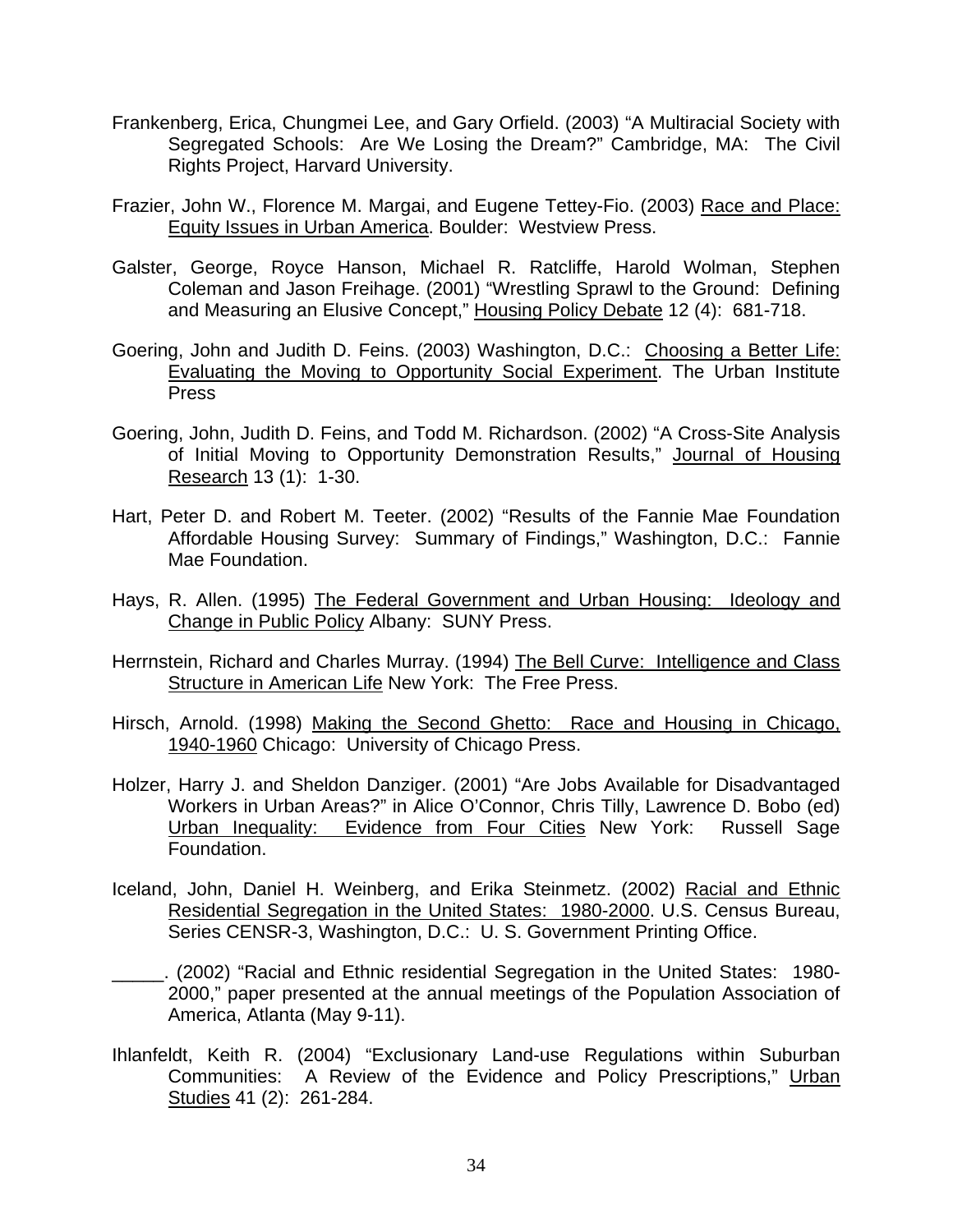- Immergluck, Dan and Geoff Smith. (2004) "An Econometric Analysis of the Effect of Subprime Lending on Neighborhood Foreclosures," paper presented at the 34<sup>th</sup> Annual Meeting of the Urban Affairs Association (Washington, D.C.).
- Jacoby, Tamar. (1998) Someone Else's House: Americas Unfinished Struggle for Integration New York: The Free Press.
- Jackson, Kenneth. (1985) Crabgrass Frontier: The Suburbanization of the United **States New York: Oxford University Press.**
- \_\_\_\_\_. (2000) "Gentleman's Agreement: Discrimination in Metropolitan America," in Bruce Katz (ed) Reflections on Regionalism Washington, D.C.: Brookings Institution Press.
- Jargowsky, Paul. (1996) Poverty and Place: Ghettos, Barrios, and the American City, New York: Russell Sage Foundation.
- \_\_\_\_\_. (2003) "Stunning Progress, Hidden Problems: The Dramatic Decline of Concentrated Poverty in the 1990s," Washington, D.C.: The Brookings Institution.
- Joint Center for Housing Studies of Harvard University. (2002a) "The State of the Nation's Housing 2002." Cambridge: Joint Center for Housing Studies.
- $\ldots$ . (2002b) "The 25<sup>th</sup> Anniversary of The Community Reinvestment act: Access to Capital in an Evolving Financial Services System." Cambridge, MA: Joint Center for Housing Studies.
- Judd, Dennis R. (1984) The Politics of American Cities: Private Power and Public Policy Boston: Little, Brown & Co.
- Kain, John. (1968) "Housing Segregation, Negro Employment and Metropolitan Decentralization," The Quarterly Journal of Economics 82 (2): 175-197.
- \_\_\_\_\_. (1992) "The Spatial Mismatch Hypothesis: Three decades Later," Housing Policy Debates 3 (2): 371-460.
- \_\_\_\_\_. (2004) "A Pioneer's Perspective on the Spatial Mismatch Literature," Urban Studies 41 (1): 7-32.
- Kahlenberg, Richard D. (1996) The Remedy: Class, Race, and Affirmative Action New York: Basic Books.
- Katz, Bruce. (2003) presentation at the Fannie Mae Foundation Annual Housing Conference, "Raising Housing on the Nation's Agenda: Building from the Millennial Housing Commission. (October 9).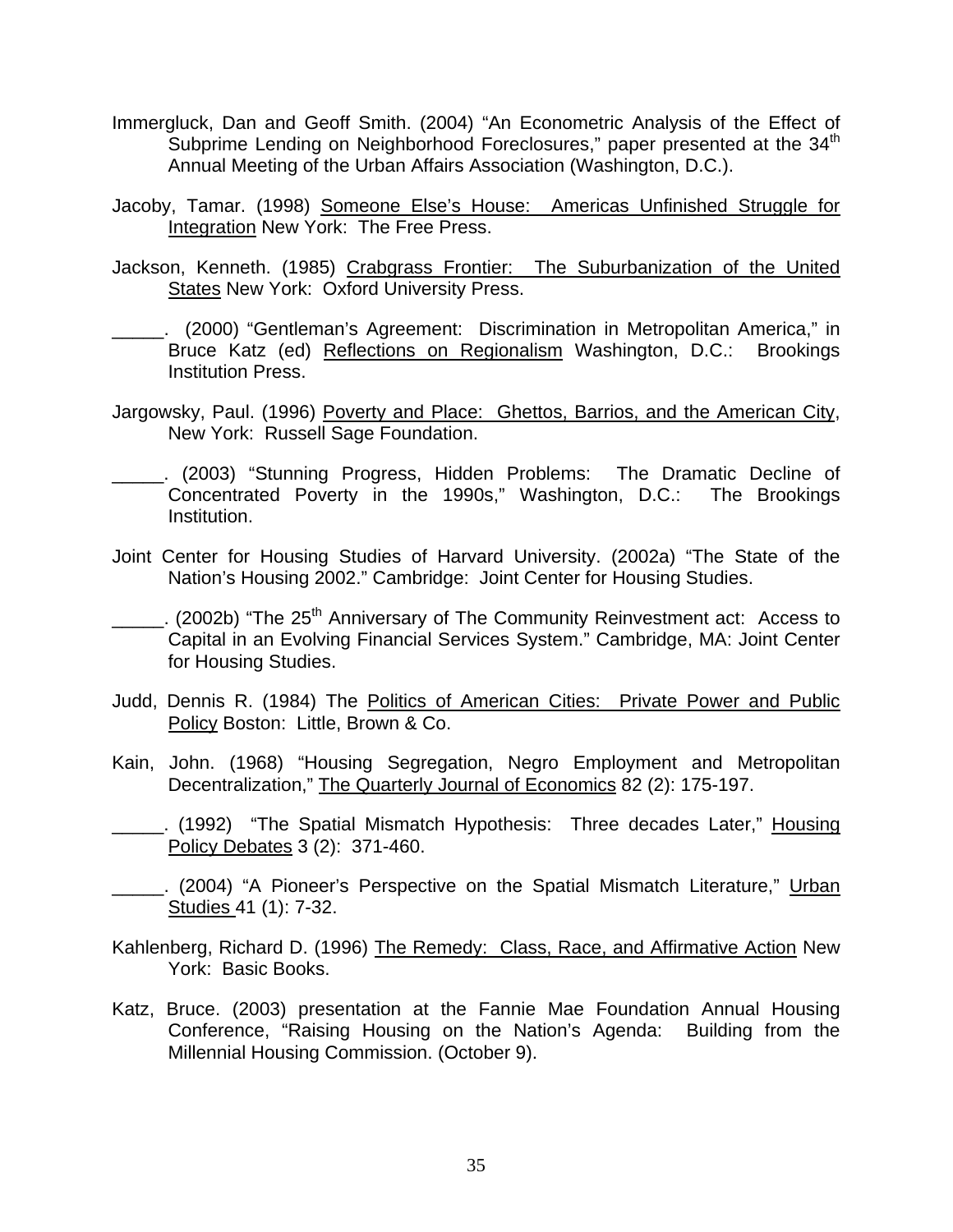Katz, Bruce and Jennifer Bradley. (1999) "Divided We Sprawl," The Atlantic Monthly (December) 284 (6): 26 - 42.

Kennedy, Randall (1997) Race, Crime, and the Law. New York: Vintage Books.

- Kington, Raynard S. and Herbert W. Nickens. (2001) "Racial and Ethnic Differences in Health: Recent Trends, Current Patterns, Future Directions," in Neil. J. Smelser, William Julius Wilson, and Faith Mitchell (eds.) America Becoming: Racial Trends and Their Consequences, Volume II Washington, D.C.: National Academy Press.
- Klinenberg, Eric. (2002) Heat Wave: A Social Autopsy of Disaster in Chicago Chicago: University of Chicago Press.
- Kotlowitz, Alex. (1991) There Are No Children Here: The Story of Two boys Growing Up In The Other America New York: Doubleday.
- Kubrin, Charis E. and Ronald Weitzer. (2003) "Retaliatory Homicide: Concentrated Disadvantage and Neighborhood Culture." Social Problems 50: 157-180.
- Lenski, Gerhard E. (1966) Power and Privilege: A Theory of Social Stratification New York: McGraw-Hill, Inc.
- Leonhardt, David. (1997) "Two Tier Marketing," Business Week (March 17): 82-90.
- Lewis Mumford Center. (2001) "Metropolitan Racial and Ethnic Change Census 2000," Albany: Lewis Mumford Center.
- LeRoy, Greg. (1997) No More Candy Store: States and Cities Making Job Subsidies Accountable Chicago and Washington: Federation for Industrial Retention and Renewal and Grassroots Policy Project.
- Logan, John. (2002a) "The Suburban Advantage," Albany: Lewis Mumford Center.
- \_\_\_\_\_. (2002b) "Separate and Unequal: The Neighborhood Gap for Blacks and Hispanics in Metropolitan America," Albany: Lewis Mumford Center.
- (2003) "Life and Death in the City: Neighborhoods in Context," Contexts 2 (2): 33-40.
- Low, Setha. (2003) Behind the Gates: Life, Security, and the Pursuit of Happiness in Fortress America New York: Routledge.
- Lunt, Penny. (1993) "Banks Make Check-Cashing Work," ABA Banking Journal (December): 51-52.

Luquetta, Andrea. (2000) Personal communication with Gregory D. Squires (Sept. 20).

Massey, Douglas S. and Nancy Denton. (1993) American Apartheid: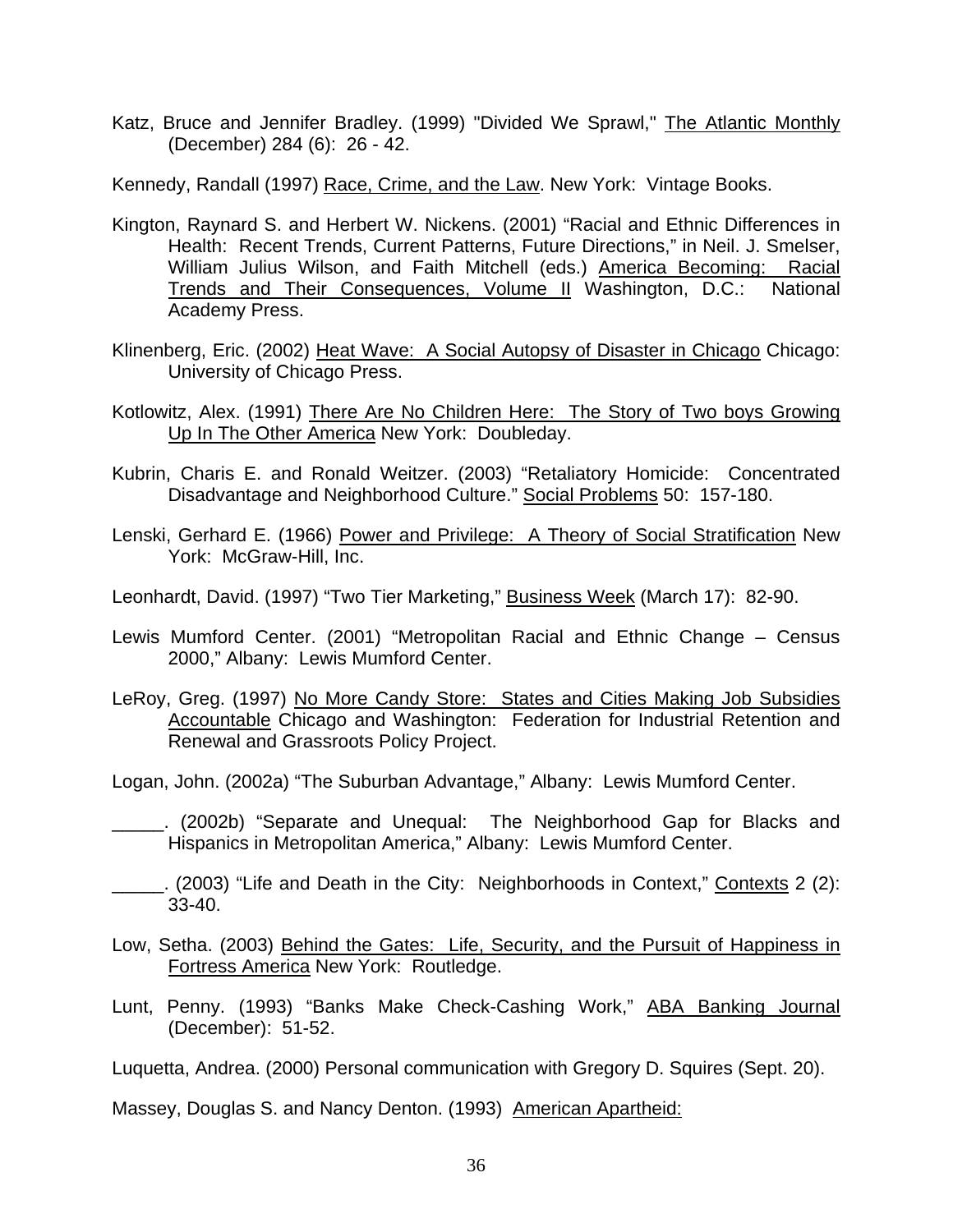Segregation and the Making of the Underclass Cambridge, Mass: Harvard University Press.

- Massey, Douglas S. (1995) "Getting Away with Murder: Segregation and Violent Crime in Urban America," University of Pennsylvania Law Review 143 (5): 1203-1232
- \_\_\_\_\_ . (2001) "Residential Segregation and Neighborhood Conditions in U.S. Metropolitan Areas," in Neil J. Smelser, William Julius Wilson, and Faith Mitchell (ed.) America Becoming: Racial Trends and Their Consequences Washington, D.C.: National Academy Press.
- McKinnon, Jesse. (2003) "The Black Population in the United States: March 2002," Washington, D.C.: U.S. Census Bureau.
- McWhorter, John H. (2000) Losing the Race: Self-Sabotage in Black America New York: The Free Press.
- Mead, Lawrence. (1992) The New Politics of Poverty: The Nonworking Poor in America New York: Basic Books
- Moskowitz, Erik. (1995) "One-Stop Shops Offer Check Cashing and More," Christian Science Monitor (August 23): 9.
- Murray, Charles. (1984) Losing Ground: American Social Policy 1950-1980 New York: Basic Books.
- National Fair Housing Alliance. (2003) "Fair Housing Trends Report," Washington, D.C.: National Fair Housing Alliance.
- Nelson, Arthur C., Casey J. Dawkins and Thomas Sanchez. (2004) "Urban Containment and Residential Segregation: A Preliminary Investigation," Urban Studies 41 (2): 423-439.
- O'Connor, Alice. (2001) "Understanding Inequality in the Late Twentieth-Century Metropolis: New Perspectives on the Enduring Racial Divide," In Alice O'Connor, Chris Tilly, Lawrence D. Bobo (eds.) Urban Inequality: Evidence from Four Cities New York: Russell Sage Foundation.
- Oliver, Melvin L. and Thomas M. Shapiro. (1995) Black Wealth/White Wealth: A New Perspective on Racial Inequality New York: Routledge.

Orfield, Gary. (2003) "Back to Segregation," The Nation 276 (8): 5.

Orfield, Myron. (1997) Metropolitics: A Regional Agenda for Community and Stability*.* Washington and Cambridge: Brookings Institution Press and the Lincoln Institute of Land Policy.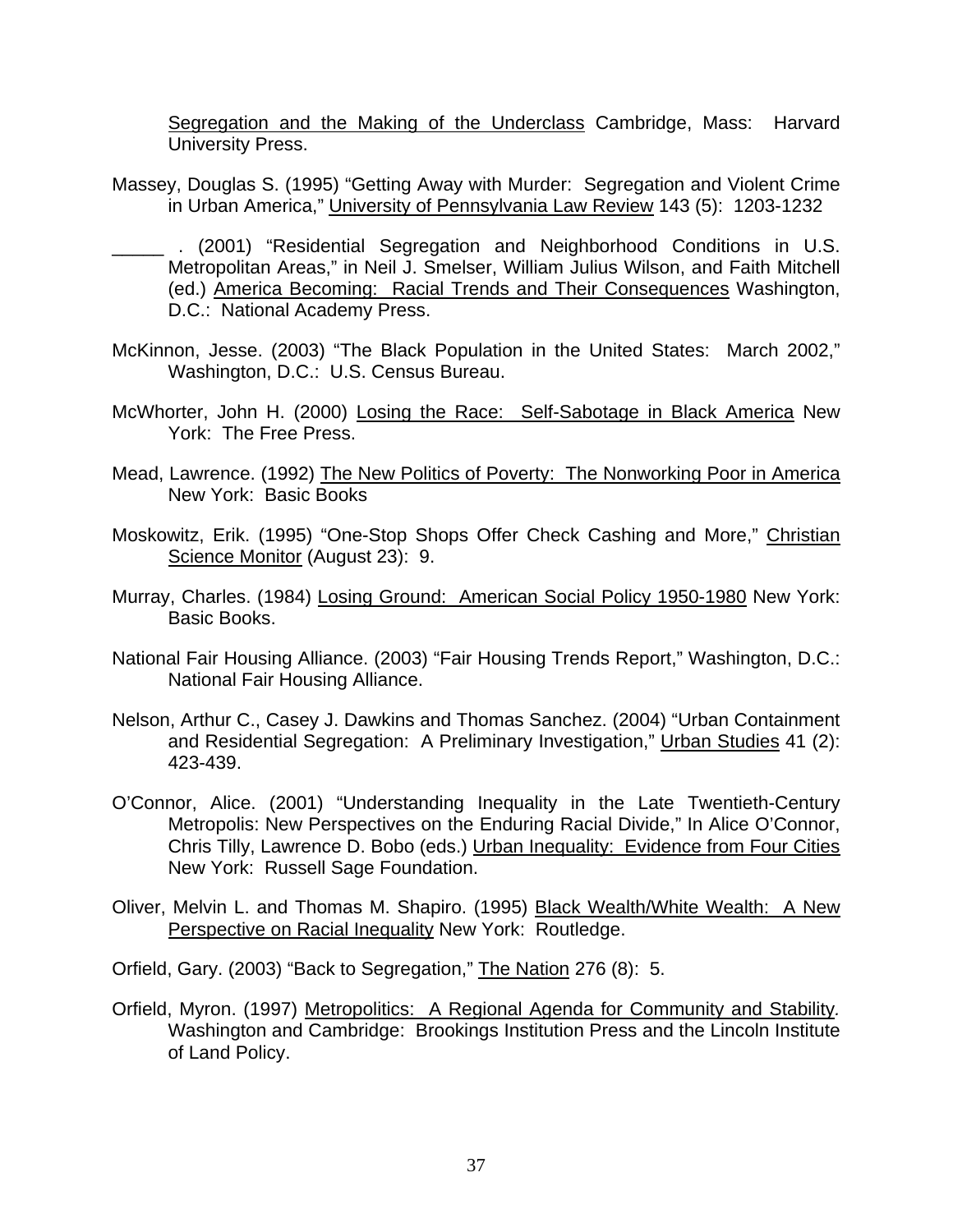\_\_\_\_\_. (2002) American Metropolitics: The New Suburban Reality. Washington, D.C.: The Brookings Institution Press.

Pager, Devah. (2003) "The Mark of a Criminal Record." American Journal of Sociology

108:937-975.

- Pattillo-McCoy, Mary. (1999) Black Picket Fences: Privilege and Peril Among the Black Middle Class Chicago: University of Chicago Press.
- Peters, Alan and Peter Fisher. (2004) "The Failures of Economic Development Incentives," Journal of the American Planning Association 70 (1): 27-36.
- Raphael, Steven and Michael A. Stoll. (2002) "Modest Progress: The Narrowing Spatial Mismatch Between Blacks and Jobs in the 1990s," Washington, D.C.: The Brookings Institution.
- Reed, Jr., Adolph. (1988) "The Black Urban Regime: Structural Origins and Constraints," Comparative Urban Research. 12: 140-187.

Reich, Robert B. (1991) The Work of Nations New York: Alfred A. Knopf, Inc.

- Renuart, Elizabeth. (2002) Stop Predatory Lending: A Guide for Legal Advocates Washington, D.C.: The National Consumer Law Center Inc.
- Rubinowitz, Leonard S. and James E. Rosenbaum. (2000) Crossing the Class and Color Lines: From Public Housing to White Suburbia Chicago: University of Chicago Press.

Rusk, David. (1993) Cities Without Suburbs Baltimore: Johns Hopkins University Press.

- \_\_\_\_\_. (1999) Inside Game Outside Game: Winning Strategies for Saving Urban America*.* Washington, D.C.: The Brookings Institution Press.
- \_\_\_\_\_. (2001) "The 'Segregation Tax': The Cost of Racial Segregation to Black Homeowners," Washington, D.C.: The Brookings Institution.
- Rutheiser, Charles. (1996) Imagineering Atlanta: The Politics of Place in the City of Dreams New York: Verso.
- Sampson, Robert J. (1987) "Urban Black Violence: The Effect of Male Joblessness and Family Disruption." American Journal of Sociology 93: 348-382.
- Sampson, Robert J. and William Julius Wilson. (1995) "Toward a Theory of Race, Crime and Urban Inequality." Pp. 37-54 in Crime and Inequality, edited by John Hagan and Ruth D. Peterson. Stanford, CA: Stanford University Press.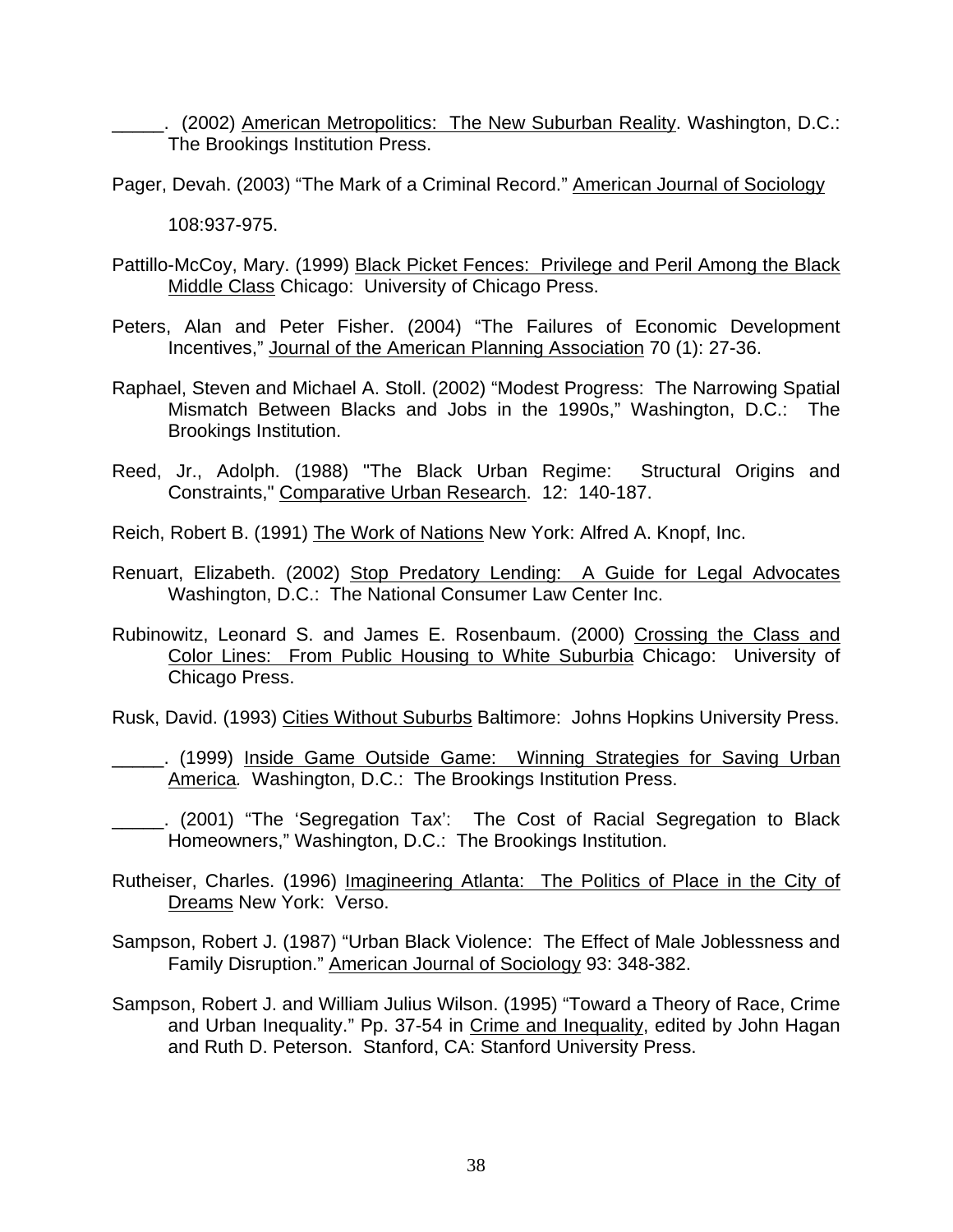- Sampson, Robert J., Jeffrey D. Morenoff, and Thomas Gannon-Rowley. (2002) "Assessing 'Neighborhood Effects': Social Processes and New Directions in Research," Annual Review of Sociology 28: 443-478.
- Sampson, Robert J., Gregory D. Squires and Min Zhou. (2000) How Neighborhoods Matter: The Value of Investing at the Local Level Washington, D.C.: American Sociological Association.
- Shapiro, Thomas M. (2004) The Hidden Cost of Being African American: How Wealth Perpetuates Inequality New York: Oxford University Press.
- Shonkoff, Jack P. and Deborah A. Phillips (eds). (2000) From Neurons to Neighborhoods: The Science of Early Child Development Washington, D.C.: National Academy Press. Cited in David K. Shipler 2004. The Working Poor: Invisible in America New York: Alfred A. Knopf.
- Skocpol, Theda. (2000) The Missing Middle: Working Families and the Future of American Social Policy New York: W.W. Norton.
- Squires, Gregory D. (2003) "The New Redlining: Predatory Lending in an Age of Financial Service Modernization," Sage Race Relations Abstracts 28 (3-4): 5-18.
- \_\_\_\_\_. (ed) (2002) Urban Sprawl: Causes, Consequences & Policy Responses. Washington, D.C.: The Urban Institute Press.
- Squires, Gregory D. and Sally O'Connor. (1998) "Fringe Banking in Milwaukee: The Rise of Check-Cashing Businesses and the Emergence of a Two-Tiered Banking System," Urban Affairs Review 34 (1): 126-149.
- Squires, Gregory D., Sally O'Connor, Michael Grover, and James Walrath. (1999) "Housing Affordability in the Milwaukee Metropolitan Area: A Matter of Income, Race, and Policy." Journal of Affordable Housing & Community Development Law 9 (1): 34-73.
- Steinberg, Stephen. (1995) Turning Back: The Retreat from Racial Justice in American Thought and Policy Boston: Beacon Press.
- Stoll, Michael A. and Steven Raphael. (2000) "Racial Differences in Spatial Job Search Patterns: Exploring the Causes and Consequences," Economic Geography 76 (3): 201-228.
- Teixeira Ruy and Joel Rogers. (2000) America's Forgotten Majority: Why the White Working Class Still Matters New York: Basic Books.
- Tiebout, Charles. (1956) "A Pure Theory of Local Expenditures," Journal of Political Economy 64: 416-24.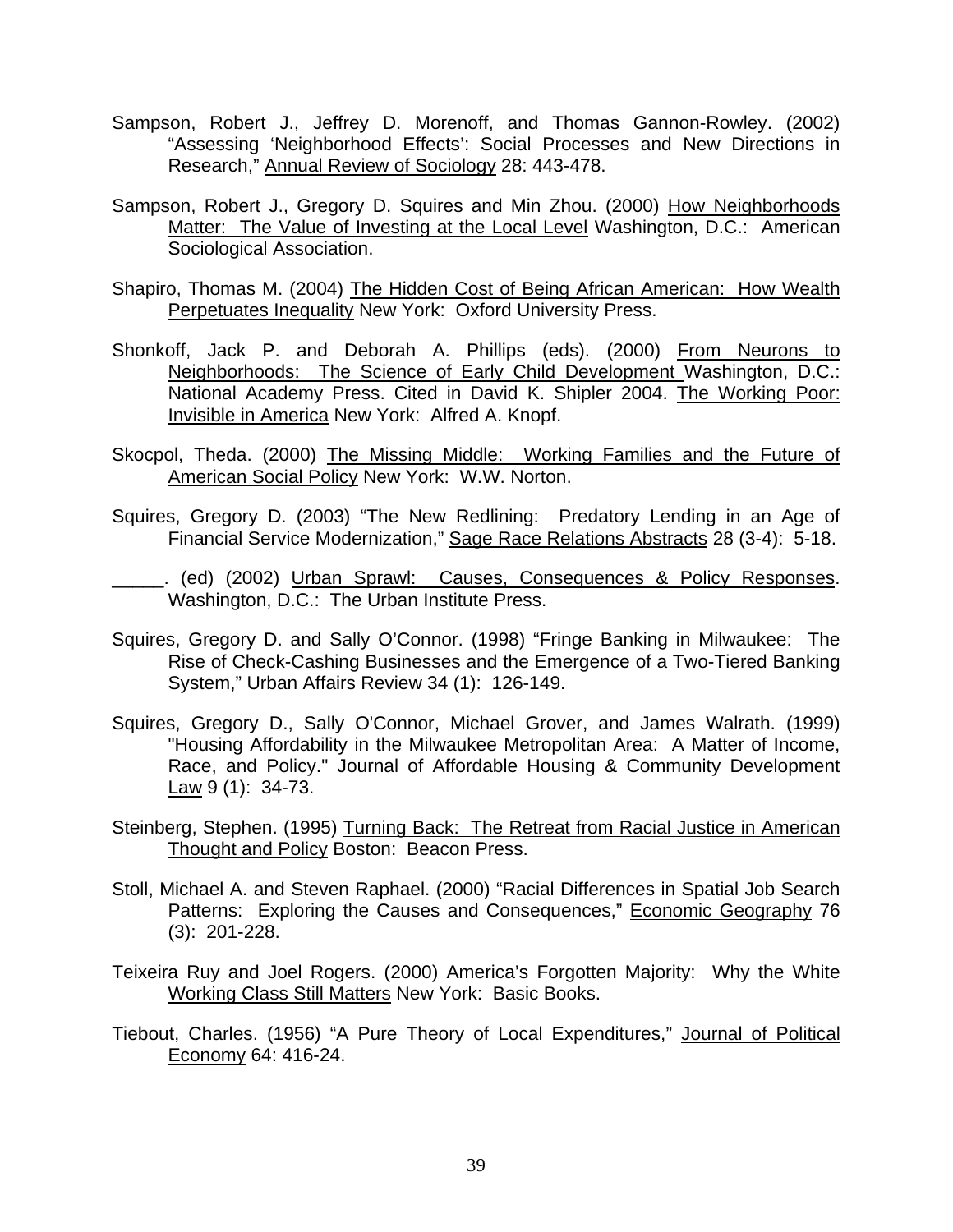- Tilly, Chris, Philip Moss, Joleen Kirschenman, and Ivy Kennelly. (2001) "Space as a Signal: How Employers Perceive Neighborhoods in four Metropolitan Labor Markets" in Alice O'Connor, Chris Tilly, Lawrence D. Bobo (ed) Urban Inequality: Evidence from Four Cities New York: Russell Sage Foundation.
- Turner, Margery Austin, Steplhen L. Ross, George C. Galster, and John Yinger. (2002) Discrimination in Metropolitan Housing Markets: National Results from Phase I HDS 2000, Washington, D.C.: The Urban Institute.
- U.S. Census Bureau. (1999) Money Income in the United States: 1998 Washington, D.C.: U.S. Government Printing Bureau.
- \_\_\_\_\_ . (2001) "Population Estimates of Metropolitan Areas, Metropolitan Areas Inside Central Cities, Metropolitan Areas Outside Central Cities, and Nonmetropolitan Areas by State for July 1, 1999 and April 1, 1990 Population Estimates Base," http://www.census.gov/population/estimates/metro-city/ma99-06.txt accessed April 26, 2001.
- U.S. Department of Housing and Urban Development. (1997) The State of The Cities*.* Washington, D.C.: U.S. Department of Housing and Urban Development.
- \_\_\_\_\_. (2000) The State of the Cities *2000*. Washington, D.C.: U.S. Department of Housing and Urban Development.
- U.S. Department of Justice. (1999) Criminal Victimization and Perceptions of Community Safety in 12 Cities, 1998. Washington, D.C.: U.S. Department of Justice.
- U.S. Department of Justice. (2001) Criminal Victimization 2000: Changes 1999-2000 with Trends 1993-2000 Washington, D.C.: U.S. Department of Justice.
- Warren, Mark R. (2001) Dry Bones Rattling: Community Building to Revitalize American Democracy Princeton: Princeton University Press.
- Weitzer, Ronald. (1999) "Citizen's Perceptions of Police Misconduct: Race and Neighborhood Context." Justice Quarterly 16:819-46.
- Wilson, William J. (1996) When Work Disappears: The World of the New Urban Poor New York: Alfred A. Knopf.
- \_\_\_\_\_. (1999) The Bridge Over the Racial Divide: Rising Inequality and Coalition Politics Berkeley: University of California Press.
- Wray, Lyle. (1999) St. Paul Pioneer Press (February 28) cited in Greg LeRoy, Sara Hinkley, and Katie Tallman. 2000. Another Way Sprawl Happens: Economic Development Subsidies in a Twin Cities Suburb*.* Washington, D.C.: Institute on Taxation and Economic Policy. (p. 44).